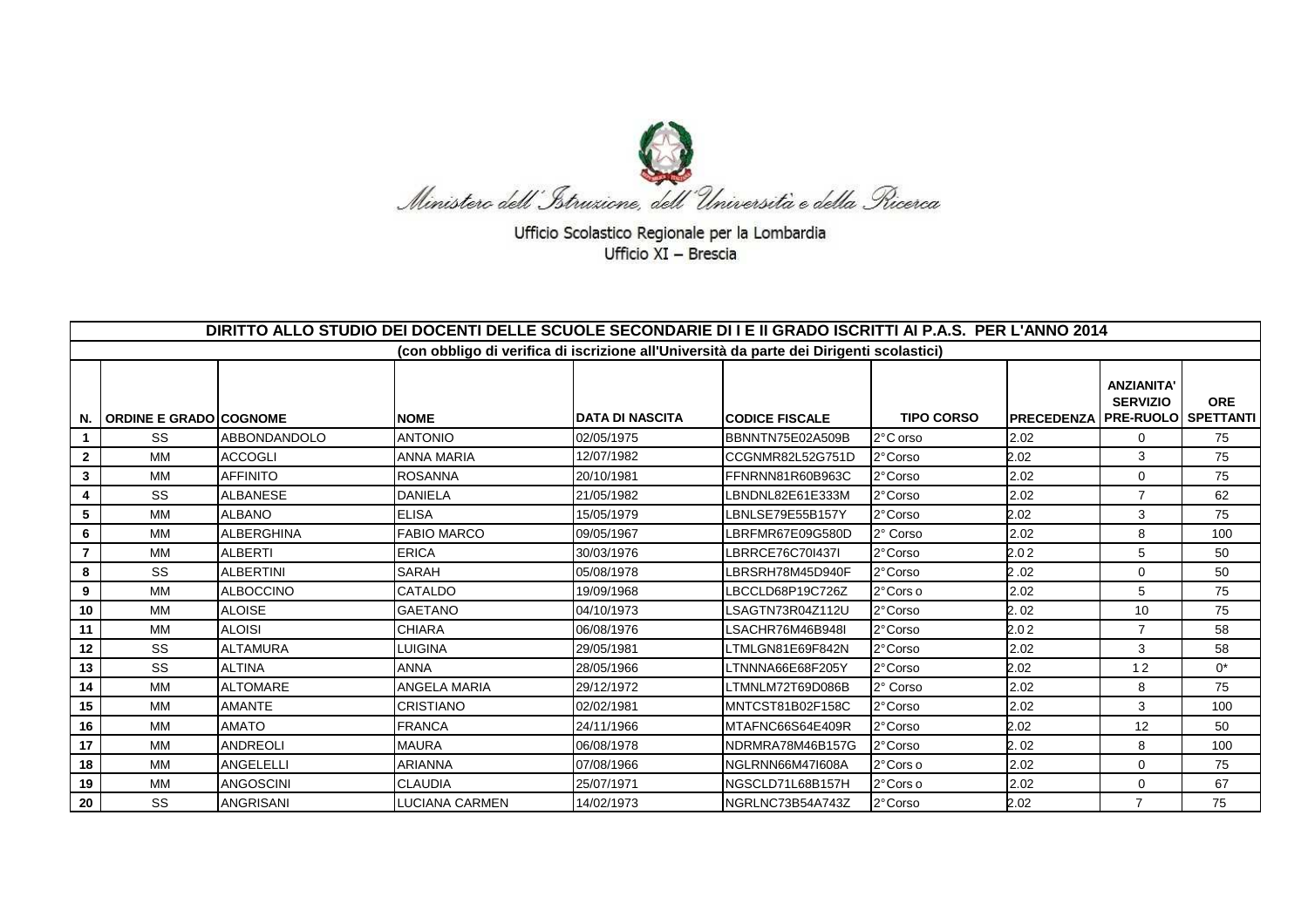| 21 | <b>MM</b> | <b>ANTONETTI</b>    | <b>GIULIANA</b>          | 01/09/1973 | NTNGLN73P41L598F | 2°Cor so | 2.02 | $\overline{7}$ | 100 |
|----|-----------|---------------------|--------------------------|------------|------------------|----------|------|----------------|-----|
| 22 | <b>MM</b> | APUZZO              | <b>ESTER DANIELA</b>     | 07/09/1979 | PZZSRD79P47C129Z | 2°C orso | 2.02 | $\overline{4}$ | 75  |
| 23 | SS        | <b>ARCOLIA</b>      | <b>GIUSEPPE</b>          | 18/03/1980 | RCLGPP80C18C351S | 2°Corso  | 2.02 | $\mathbf 0$    | 75  |
| 24 | <b>MM</b> | <b>ATRIGNA</b>      | <b>ASSUNTA</b>           | 15/05/1955 | TRGSNT55E55B644V | 2° Corso | 2.02 | 13             | 75  |
| 25 | <b>MM</b> | <b>AVANZINI</b>     | LORENA                   | 10/11/1964 | VNZLRN64S50A861K | 2°Corso  | 2.02 | $\overline{7}$ | 37  |
| 26 | <b>MM</b> | <b>AVERSA</b>       | <b>CRISTOFERO</b>        | 16/03/1969 | VRSCST69C16L583A | 2°Cors o | 2.02 | $\mathbf 0$    | 75  |
| 27 | SS        | <b>AVOLIO</b>       | <b>MARIA ROSARIA</b>     | 21/04/1977 | VLAMRS77D61A773Y | 2°C orso | 2.02 | 0              | 75  |
| 28 | <b>MM</b> | <b>BARBA</b>        | <b>STEFANIA</b>          | 20/06/1971 | BRBSFN71H60D940C | 2°Corso  | 2.02 | $\Omega$       | 50  |
| 29 | SS        | <b>BARDELLONI</b>   | <b>CHIARA</b>            | 03/07/1975 | BRDCHR75L43H717J | 2°Cors o | 2.02 | 0              | 75  |
| 30 | SS        | <b>BARESI</b>       | <b>MONICA ELISABETTA</b> | 08/09/1965 | BRSMCL65P48B157W | 2°Corso  | 2.02 | $\overline{7}$ | 71  |
| 31 | <b>MM</b> | <b>BARESI</b>       | <b>MIRIAM</b>            | 01/02/1965 | BRSMRM65B41A799C | 2°Corso  | 2.02 | $\mathbf 0$    | 58  |
| 32 | SS        | <b>BARESI</b>       | <b>BARBARA</b>           | 10/05/1973 | BRSBBR73E50C618P | 2°Corso  | 2.02 | 0              | 33  |
| 33 | <b>MM</b> | <b>BARILETTI</b>    | <b>EMANUELA</b>          | 24/01/1978 | BRLMNL78A64B157Y | 2°Corso  | 2.02 | $\overline{7}$ | 75  |
| 34 | SS        | <b>BARILLA'</b>     | <b>GIUSEPPINA</b>        | 22/10/1974 | BRLGPP74R62H224E | 2°Co rso | 2.02 | 9              | 75  |
| 35 | <b>MM</b> | <b>BARISELLI</b>    | <b>MARIA</b>             | 16/12/1976 | BRSMRA76T56C618N | 2° Corso | 2.02 | 9              | 75  |
| 36 | SS        | <b>BARONCHELLI</b>  | <b>CATERINA</b>          | 24/05/1967 | BRNCRN67E64E884Q | 2°C orso | 2.02 | 9              | 75  |
| 37 | SS        | <b>BARONI</b>       | <b>FULVIA</b>            | 05/01/1962 | BRNFLV62A45C618J | 2°Corso  | 2.02 | 5              | 75  |
| 38 | <b>MM</b> | <b>BARONIO</b>      | <b>ELENA</b>             | 05/07/1969 | BRNLNE69L45B157K | 2°Corso  | 2.02 | $\mathbf 0$    | 75  |
| 39 | <b>MM</b> | <b>BARONIO</b>      | <b>EMANUELA</b>          | 22/04/1968 | BRNMNL68D62B157O | 2°Corso  | 2.02 | $\mathbf 0$    | 37  |
| 40 | SS        | <b>BAROSI</b>       | <b>FABIO</b>             | 02/12/1982 | BRSFBA82T02C312L | 2°Corso  | 2.02 | 0              | 75  |
| 41 | SS        | <b>BARTOLI</b>      | <b>CLAUDIA</b>           | 08/01/1977 | BRTCLD77A48F471F | 2°Corso  | 2.02 | 0              | 54  |
| 42 | SS        | <b>BASILE</b>       | <b>SIMONA</b>            | 26/12/1977 | BSLSMN77T66A662A | 2°Corso  | 2.02 | $\overline{7}$ | 75  |
| 43 | SS        | <b>BASTIANON</b>    | <b>MONICA</b>            | 27/07/1969 | BSTMNC69L67B157K | 2°Corso  | 2.02 | 0              | 25  |
| 44 | <b>MM</b> | <b>BAZZANI</b>      | <b>ANDREA</b>            | 18/08/1963 | BZZNDR63M18H717B | 2°Corso  | 2.02 | 6              | 75  |
| 45 | SS        | <b>BELGIOVINE</b>   | <b>LUCILLA</b>           | 30/11/1965 | BLGLLL65S70F205L | 2°Cor so | 2.02 | 5              | 75  |
| 46 | <b>MM</b> | <b>BELLI</b>        | <b>PAOLA</b>             | 20/03/1969 | BLLPLA69C66H598C | 2°Corso  | 2.02 | 5              | 50  |
| 47 | SS        | <b>BELLINI</b>      | <b>ANITA</b>             | 16/11/1976 | BLLNTA76S56D940W | 2° Corso | 2.02 | 9              | 67  |
| 48 | MM        | <b>BELLO</b>        | NICOLA                   | 01/09/1971 | BLLNCL11P01F021M | 2° Corso | 2.02 | 0              | 75  |
| 49 | SS        | <b>BELLUCCI</b>     | CHIARA                   | 08/05/1982 | BLLCHR82E48I156C | 2° Corso | 2.02 | 8              | 21  |
| 50 | <b>MM</b> | <b>BENEDETTI</b>    | <b>TAMARA</b>            | 15/07/1973 | BNDTMR73L55B149M | 2° Corso | 2.02 | $\mathbf 0$    | 75  |
| 51 | MM        | <b>BERGOMI</b>      | <b>DONATELLA</b>         | 18/04/1964 | BRGDTL64D58H717W | 2° Corso | 2.02 | 12             | 41  |
| 52 | SS        | <b>BERNARDI</b>     | <b>ROBERTO</b>           | 10/02/1965 | BRNRRT65B10B157W | 2°Corso  | 2.02 | 3              | 25  |
| 53 | <b>MM</b> | <b>BERNARDINI</b>   | LAURA                    | 19/11/1967 | BRNLRA67S59C351A | 2° Corso | 2.02 | 14             | 67  |
| 54 | <b>MM</b> | <b>BERTOLINELLI</b> | <b>KATTY</b>             | 21/06/1975 | BRTKTY75H61A470L | 2°Corso  | 2.02 | 13             | 100 |
| 55 | SS        | <b>BERTONI</b>      | <b>ELENA LINDA</b>       | 29/09/1975 | BRTLLN75P69B157E | 2°Co rso | 2.02 | 3              | 75  |
| 56 | <b>MM</b> | <b>BERTONI</b>      | <b>CHIARA</b>            | 13/01/1978 | BRTCHR78A53B149B | 2°Corso  | 2.02 | 3              | 25  |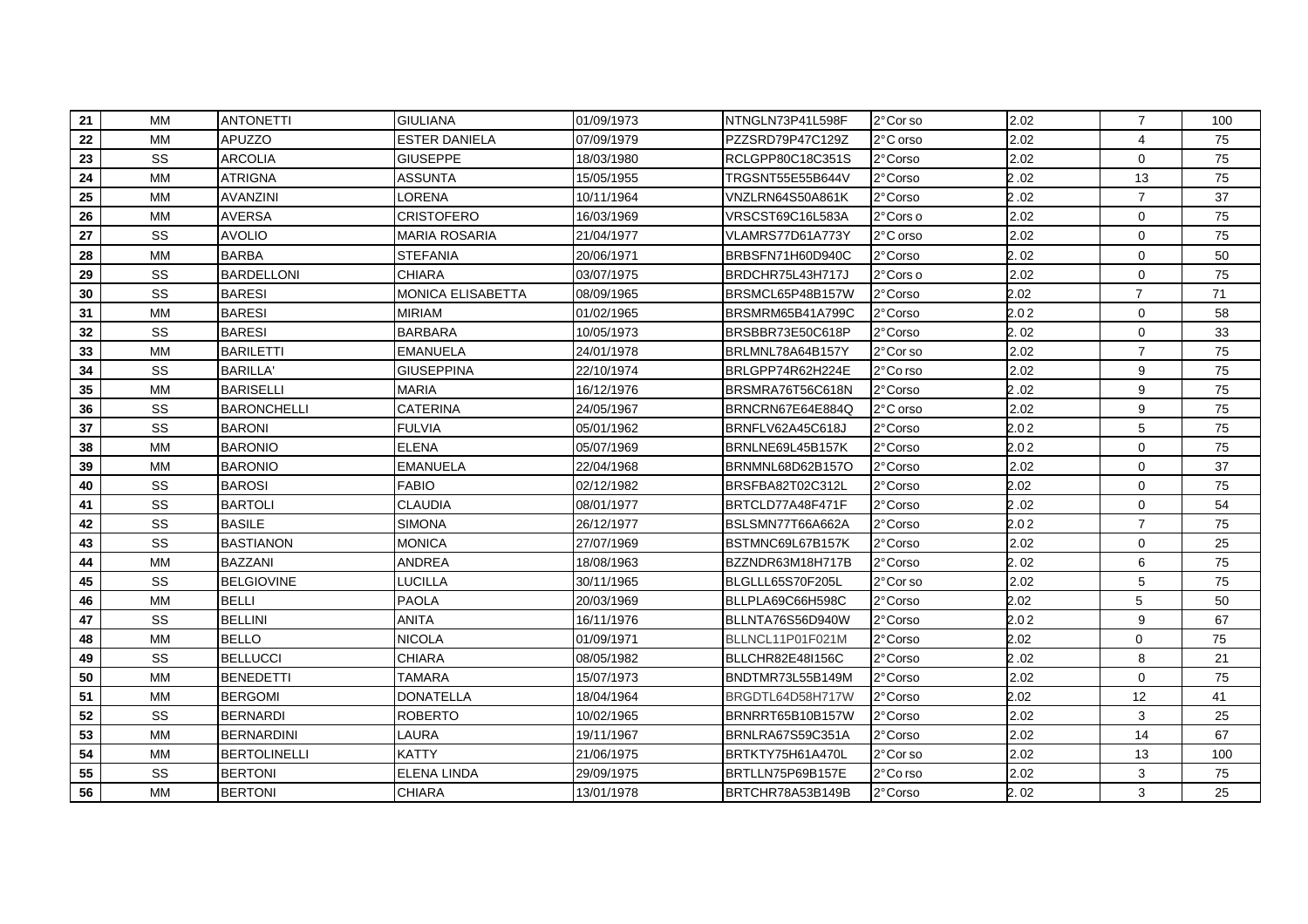| 57 | <b>MM</b> | <b>BERTUSSI</b>         | <b>ANDREA</b>          | 04/06/1975 | BRTNDR75H04D918E  | 2°Corso  | 2.02 | 6              | 75    |
|----|-----------|-------------------------|------------------------|------------|-------------------|----------|------|----------------|-------|
| 58 | SS        | <b>BERTUSSI</b>         | <b>BARBARA</b>         | 07/03/1971 | BRTBBR71C47D918H  | 2° Corso | 2.02 | 0              | 75    |
| 59 | <b>MM</b> | <b>BETTELLI</b>         | <b>ELISA</b>           | 17/06/1973 | BTTLSE73H57G149U  | 2° Corso | 2.02 | $\mathbf 0$    | 75    |
| 60 | MM        | <b>BETTERA</b>          | LINDA                  | 24/04/1976 | BTTLND76D64B157F  | 2°Corso  | 2.02 | 8              | 75    |
| 61 | SS        | <b>BIAGGI</b>           | <b>ELISA</b>           | 21/03/1976 | BGGLSE76C61I436N  | 2° Corso | 2.02 | 3              | 67    |
| 62 | SS        | <b>BIASINI REBAIOLI</b> | <b>GIOVANNA</b>        | 04/11/1971 | BSNGNN71S44G264Q  | 2°Corso  | 2.02 | 0              | $0^*$ |
| 63 | <b>MM</b> | <b>BIGHE'</b>           | <b>FRANCESCA</b>       | 15/07/1967 | BGHFNC67L55B157N  | 2° Corso | 2.02 | $\overline{7}$ | 75    |
| 64 | <b>MM</b> | <b>BISOGNO</b>          | <b>MASSIMILIANO</b>    | 18/01/1978 | BSGMSM78A18F912R  | 2°C orso | 2.02 | 0              | 75    |
| 65 | <b>MM</b> | <b>BISSOLI</b>          | LAURA VIRGINIA         | 16/01/1973 | BSSLVR73A56F205C  | 2° Corso | 2.02 | 0              | 67    |
| 66 | <b>MM</b> | <b>BOLBERTI</b>         | <b>SILVIA</b>          | 14/02/1977 | BLBSLV77B54B157L  | 2°Corso  | 2.02 | 9              | 50    |
| 67 | <b>MM</b> | <b>BOLPAGNI</b>         | <b>FEDERICA</b>        | 29/04/1975 | BLPFRC75D69D918Z  | 2°Cors o | 2.02 | 6              | 50    |
| 68 | <b>MM</b> | <b>BOLPAGNI</b>         | <b>FRANCESCA</b>       | 25/08/1978 | BLPFNC78M65D918R  | 2°Corso  | 2.02 | $\overline{7}$ | 75    |
| 69 | SS        | <b>BONARDI</b>          | ANGELA                 | 11/07/1980 | BNRNGL80L51I437V  | 2° Corso | 2.02 | $\Omega$       | 71    |
| 70 | <b>MM</b> | <b>BONETTI</b>          | <b>ALICE</b>           | 06/03/1976 | BNTLCA76C46B157J  | 2°Corso  | 2.02 | 8              | 37    |
| 71 | SS        | <b>BONO</b>             | <b>ALESSANDRO</b>      | 26/09/1967 | BNOLSN67P26F205V  | 2°Corso  | 2.02 | $\mathbf 0$    | 75    |
| 72 | <b>MM</b> | <b>BONO</b>             | GIOVANNI               | 12/09/1977 | BNOGNN77P12D009R  | 2° Corso | 2.02 | $\overline{7}$ | 75    |
| 73 | SS        | <b>BONOMETTI</b>        | <b>GABRIELLA</b>       | 01/04/1972 | BNMGRL72D41D999K  | 2°Co rso | 2.02 | 11             | 75    |
| 74 | SS        | <b>BORDIGA</b>          | <b>ELISA</b>           | 24/12/1983 | BRDLSE83T64B157V  | 2°Corso  | 2.02 | 0              | 46    |
| 75 | SS        | <b>BOTTI</b>            | <b>GIOVANNA</b>        | 21/11/1975 | BTTGNN75S61D150R  | 2°Corso  | 2.02 | $\mathbf 0$    | 62    |
| 76 | SS        | <b>BRASILE</b>          | <b>GIUSEPPINA</b>      | 09/11/1974 | BRSGPP74S49F839D  | 2°Cor so | 2.02 | 0              | 75    |
| 77 | <b>MM</b> | <b>BROGGI</b>           | <b>ELEONORA</b>        | 18/12/1976 | BRGLNR76T58Z133U  | 2° Corso | 2.02 | $\mathbf 0$    | 50    |
| 78 | SS        | <b>BROGNOLI</b>         | <b>ELENA</b>           | 14/10/1972 | BRGLNE72R54B157B  | 2°Corso  | 2.02 | 0              | 17    |
| 79 | <b>MM</b> | <b>BRULLO</b>           | ANNA MARIA             | 21/03/1960 | BRLNMR60C61D960W  | 2°Cors o | 2.02 | 8              | 75    |
| 80 | <b>MM</b> | <b>BUA</b>              | <b>GIUSEPPINA</b>      | 11/05/1971 | BUAGPP71E51C351N  | 2°Corso  | 2.02 | 5              | 75    |
| 81 | SS        | <b>BULGARI</b>          | PIERANGELO             | 22/10/1977 | BLGPNG77R22E526K  | 2°Cor so | 2.02 | $\overline{7}$ | 29    |
| 82 | <b>MM</b> | <b>BUTTAFARRE</b>       | LARA                   | 05/08/1977 | BTTLRA77M45F839D  | 2°Corso  | 2.02 | 6              | 75    |
| 83 | <b>MM</b> | <b>BUTTITTA</b>         | <b>IGNAZZINA</b>       | 18/05/1972 | BTTGZN72E58B354T  | 2°Cor so | 2.02 | 0              | 62    |
| 84 | MM        | CADENELLI               | <b>MARIA FRANCESCA</b> | 23/02/1977 | CDNMFR77B63H717T  | 2° Corso | 2.02 | 8              | 100   |
| 85 | SS        | CAGNO                   | <b>MICHELE</b>         | 11/02/1976 | CGNMHL76B11D284Q  | 2°Corso  | 2.02 | $\mathbf 0$    | 100   |
| 86 | <b>MM</b> | CALA' PALMARINO         | <b>SEBASTIANA</b>      | 17/11/1965 | CCLPSST65S57C351G | 2°Corso  | 2.02 | 0              | 100   |
| 87 | <b>MM</b> | CALDERONE               | <b>SIMONA</b>          | 12/12/1980 | CLDSMN80T52F499D  | 2°Corso  | 2.02 | $\mathbf 0$    | 75    |
| 88 | SS        | CALENZO                 | <b>GIUSEPPE</b>        | 21/06/1974 | CLNGPP74H21B157T  | 2°Corso  | 2.02 | $\overline{2}$ | 33    |
| 89 | SS        | <b>CALZOLARI</b>        | CARLO                  | 14/01/1966 | CLZCRL66A14H541M  | 2°Corso  | 2.02 | $\mathbf 0$    | 62    |
| 90 | <b>MM</b> | <b>CAMMARELLA</b>       | <b>BRUNO</b>           | 19/02/1963 | CMMBRN63B19A773Y  | 2°Corso  | 2.02 | $\mathbf 0$    | 75    |
| 91 | <b>MM</b> | <b>CAMONI</b>           | <b>MICHELA</b>         | 15/02/1970 | CMNMHL70B55B157F  | 2° Corso | 2.02 | 8              | 50    |
| 92 | <b>MM</b> | CAMOZZI                 | <b>MARZIA</b>          | 09/10/1975 | CMZMRZ75R49B157H  | 2°Corso  | 2.02 | 0              | 75    |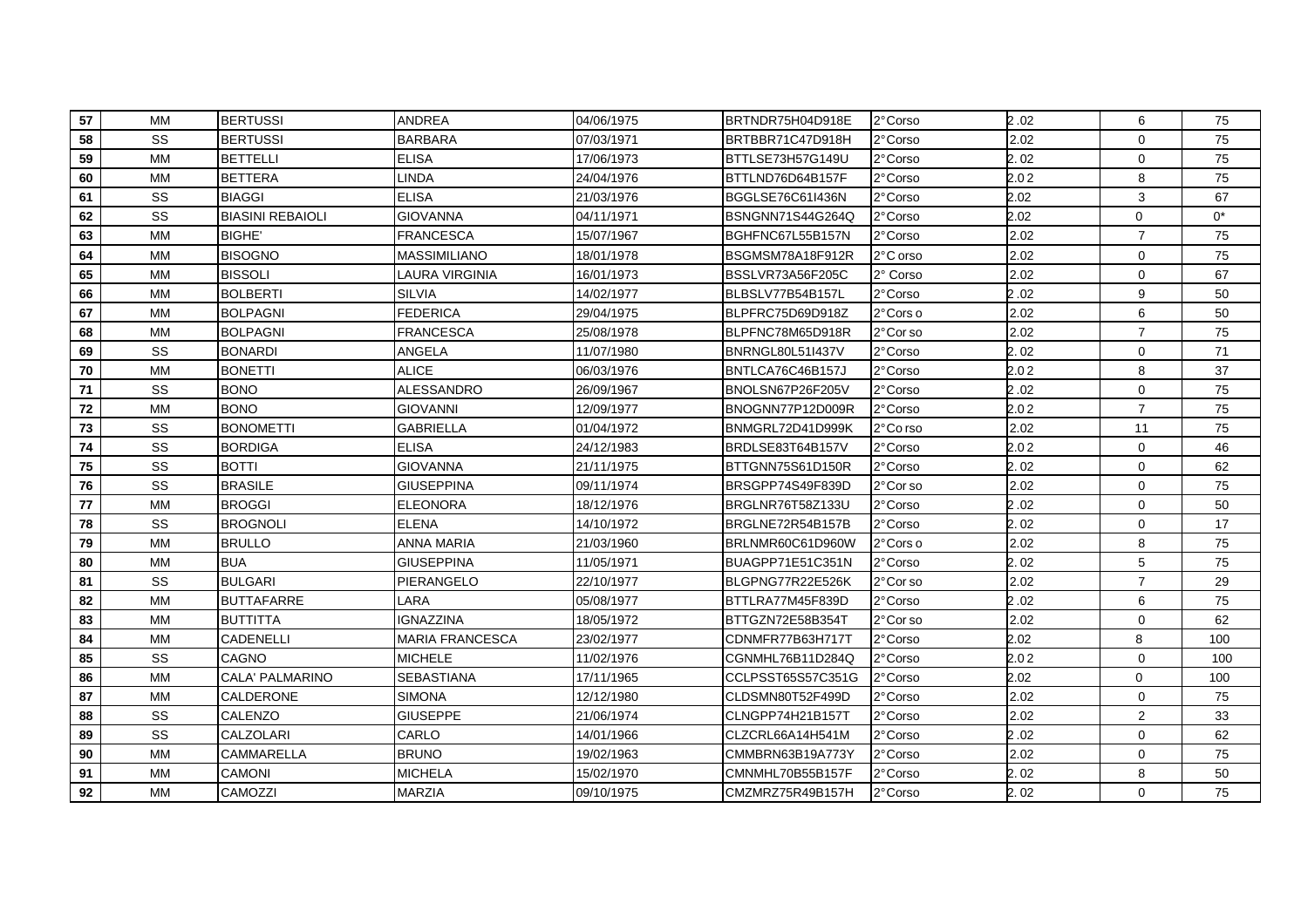| 93  | <b>MM</b> | CAMPANALE            | LUCA                    | 07/07/1980 | CMPLCU80L07H645F | 2°Corso   | 2.02 | 6              | 150 |
|-----|-----------|----------------------|-------------------------|------------|------------------|-----------|------|----------------|-----|
| 94  | SS        | CANTON               | <b>FILIPPO</b>          | 11/01/1978 | CNTFPP78A11L781O | 2°Corso   | 2.02 | $\mathbf 0$    | 100 |
| 95  | MM        | <b>CANTONI</b>       | <b>MARA</b>             | 30/06/1968 | CNTMRA68470B157T | 2°Corso   | 2.02 | 0              | 62  |
| 96  | SS        | CAPALBO              | <b>FILOMENA</b>         | 16/03/1972 | CPLFMN72C56D005R | 2°Corso   | 2.02 | $\overline{7}$ | 67  |
| 97  | <b>MM</b> | <b>CAPORIZZO</b>     | <b>FLAVIO</b>           | 23/02/1975 | CPRFLV75B23A489X | 2°Corso   | 2.02 | 5              | 62  |
| 98  | <b>MM</b> | <b>CAPPELLO</b>      | MARY                    | 15/06/1977 | CPPMRY77H55H700V | 2° Corso  | 2.02 | 8              | 50  |
| 99  | <b>MM</b> | <b>CAPUANO</b>       | <b>GIOVANNA</b>         | 27/07/1982 | CPNGNN82L67B963G | 2° Corso  | 2.02 | 0              | 42  |
| 100 | <b>MM</b> | <b>CAPUZZI</b>       | <b>ROBERTA</b>          | 12/07/1967 | CPZRRT67L52E526B | 2°Corso   | 2.02 | $\mathbf 0$    | 75  |
| 101 | <b>MM</b> | <b>CARASI</b>        | <b>EMANUELE</b>         | 19/04/1981 | CRSMNL81D19B157T | 2°Corso   | 2.02 | 5              | 75  |
| 102 | SS        | CARELLI              | <b>MARIA ANTONIETTA</b> | 19/12/1978 | CRLMNT78T59A048K | 2°Corso   | 2.02 | $\mathbf 0$    | 75  |
| 103 | SS        | <b>CARGNONI</b>      | LAURA                   | 11/07/1970 | CRGLRA70L51B157B | 2°Corso   | 2.02 | 15             | 100 |
| 104 | <b>MM</b> | <b>CARMINATI</b>     | <b>ROBERTA</b>          | 11/05/1972 | CRMRRT72E51D940Q | 2°Cors o  | 2.02 | 0              | 37  |
| 105 | SS        | CARNEVALE            | <b>NICOLA</b>           | 11/06/1977 | CRNNCL77H11D086K | 2°Corso   | 2.02 | $\mathbf 0$    | 75  |
| 106 | <b>MM</b> | CARNEVALE            | DANIELA RAFFAELLA       | 19/06/1977 | CRNDLR77H59E242V | 2° Corso  | 2.02 | 8              | 46  |
| 107 | SS        | <b>CARPINO</b>       | GIAMPAOLO               | 21/04/1971 | CRPGPL71D21F943F | 2°Cors o  | 2.02 | $\mathbf 0$    | 75  |
| 108 | MM        | <b>CARRINO</b>       | <b>FRANCESCO</b>        | 24/04/1970 | CRRFNC70D24G187T | 2°Cors o  | 2.02 | $\overline{7}$ | 62  |
| 109 | SS        | <b>CARUSO</b>        | <b>ANNARITA</b>         | 17/08/1982 | CRSNRT82MS7C351T | 2°Corso   | 2.02 | 0              | 75  |
| 110 | <b>MM</b> | CASABURI             | LUANA                   | 26/01/1974 | CSBLNU74A66H703S | 2° Corso  | 2.02 | $\overline{7}$ | 75  |
| 111 | <b>MM</b> | CASANOVA             | <b>SERENA</b>           | 27/05/1977 | CSNSRN77E67G149N | 2°Corso   | 2.02 | 0              | 75  |
| 112 | SS        | <b>CASCIANA</b>      | <b>EMANUELA</b>         | 25/07/1980 | CSCMNL80L65D960Q | 2°Cors o  | 2.02 | $\overline{7}$ | 75  |
| 113 | <b>MM</b> | <b>CASCONE IORIO</b> | <b>ANNA RITA</b>        | 10/07/1970 | CSCNRT70L50G813Y | 2°Corso   | 2.02 | 3              | 75  |
| 114 | МM        | CASINELLI            | DANIELA LUCREZIA        | 29/05/1976 | CSNDLL76E69D423L | 2°Corso   | 2.02 | $\Omega$       | 100 |
| 115 | SS        | <b>CASSAMALI</b>     | <b>ANDREA</b>           | 21/04/1962 | CSSNDR62D21B157R | 2°Corso   | 2.02 | $\mathbf 0$    | 75  |
| 116 | <b>MM</b> | <b>CASSATA</b>       | <b>DONATELLA</b>        | 24/11/1973 | CSSDTL73S64G273F | 2°Cors o  | 2.02 | $\mathbf 0$    | 75  |
| 117 | <b>MM</b> | <b>CASTELLOTTI</b>   | <b>ELISA</b>            | 20/12/1978 | CSTLSE78T60B157D | 2°Cors o  | 2.02 | $\mathbf 0$    | 75  |
| 118 | SS        | <b>CATALDI</b>       | <b>MASSIMO</b>          | 03/01/1973 | CTLMSM73A03I838L | 2° Corso  | 2.02 | 8              | 100 |
| 119 | <b>MM</b> | <b>CAVAGNINI</b>     | LORENZA                 | 04/01/1979 | CVGLNZ79A44D940K | 2° Cors o | 2.02 | 5              | 75  |
| 120 | <b>MM</b> | CAVALCA              | <b>ELENA</b>            | 28/08/1976 | CVLLNE76M68B15Y  | 2° Corso  | 2.02 | $\overline{7}$ | 58  |
| 121 | <b>MM</b> | CAVALLARI            | <b>MARIA</b>            | 13/03/1968 | CVLMRA68C53B157J | 2°Corso   | 2.02 | 0              | 25  |
| 122 | SS        | <b>CAVICCHI</b>      | VERONICA                | 13/10/1973 | CVCVNC73R53B157H | 2° Cors o | 2.02 | $\mathbf 0$    | 37  |
| 123 | <b>MM</b> | CELANI               | ANTONIA                 | 26/04/1976 | CLNNTN76D66D086Y | 2°Corso   | 2.02 | 6              | 100 |
| 124 | SS        | CENI                 | <b>ORAZIO</b>           | 10/04/1964 | CNERZO64D106361Y | 2°Corso   | 2.02 | 8              | 62  |
| 125 | <b>MM</b> | <b>CERQUI</b>        | <b>CLAUDIA</b>          | 11/07/1965 | CRQCLD65L51B457L | 2° Corso  | 2.02 | $\mathbf 0$    | 75  |
| 126 | SS        | CHIARALUCE           | <b>MONIA</b>            | 20/05/1973 | CHRMNO73E60D451P | 2°Corso   | 2.02 | 5              | 37  |
| 127 | <b>MM</b> | <b>CHIARINI</b>      | <b>MARTA</b>            | 18/06/1973 | CHRMRT73H58F471L | 2° Corso  | 2.02 | 0              | 75  |
| 128 | SS        | <b>CHINI</b>         | <b>GIUSEPPINA</b>       | 07/05/1967 | CHNGPP67E47B149E | 2° Corso  | 2.02 | $\mathbf 0$    | 75  |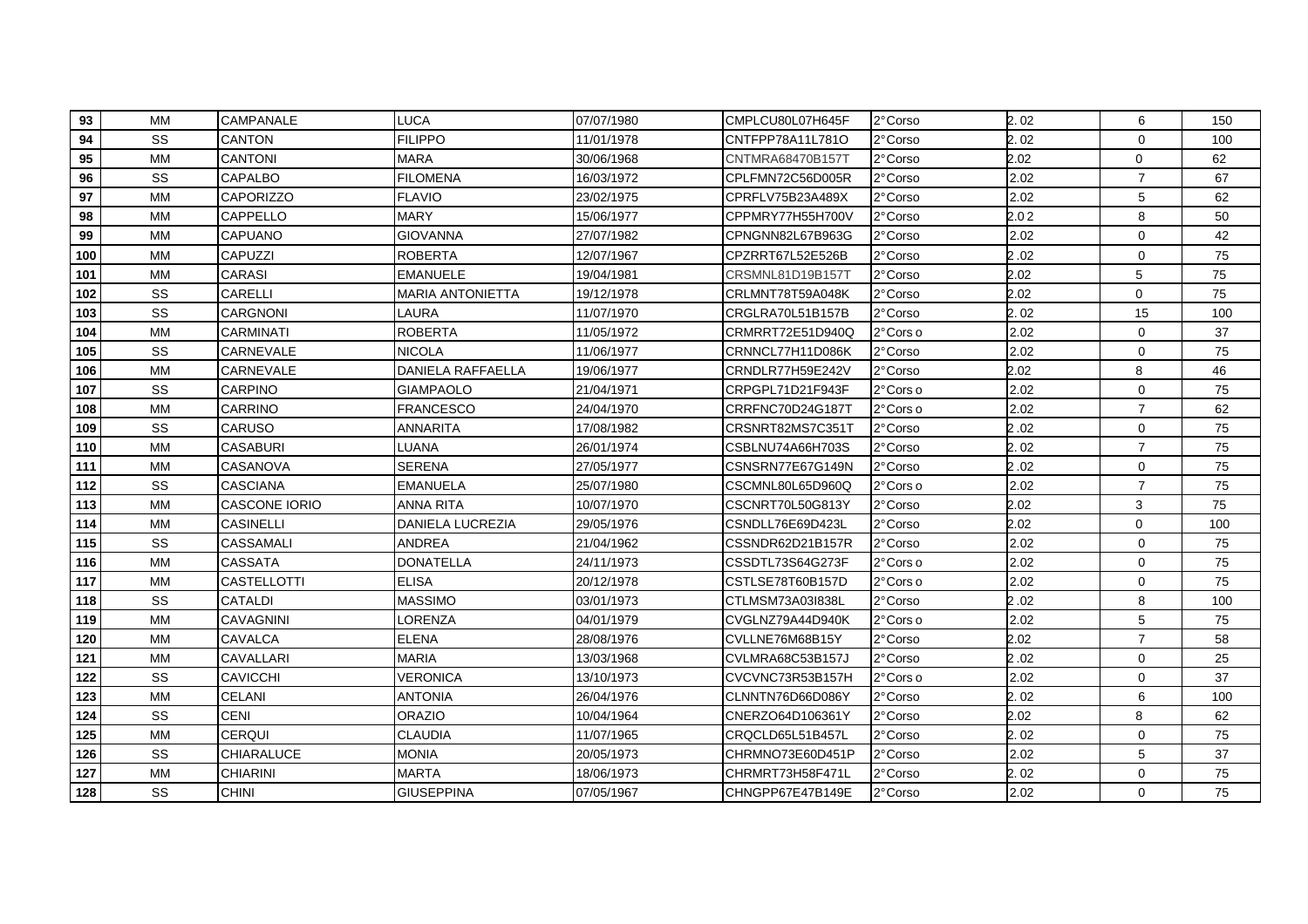| 129 | <b>MM</b> | <b>CIANCIO</b>     | <b>MADDALENA</b>     | 26/03/1966 | CNCMDL66C66H394C | 2°Cors o | 2.02 | 0              | 100 |
|-----|-----------|--------------------|----------------------|------------|------------------|----------|------|----------------|-----|
| 130 | SS        | CICINATO           | <b>EMANUELE</b>      | 03/07/1980 | CCNMNL80LO3B157T | 2°Cors o | 2.02 | $\mathbf 0$    | 54  |
| 131 | SS        | <b>COLONIA</b>     | LUIGI                | 17/10/1976 | CCNLGU76R17C259R | 2°Corso  | 2.02 | 0              | 42  |
| 132 | MM        | <b>COMINI</b>      | ANDREA               | 20/09/1981 | CMNNDR81P20D940Z | 2° Corso | 2.02 | 0              | 8   |
| 133 | <b>MM</b> | <b>COMININI</b>    | <b>ELISA</b>         | 11/08/1983 | CMNLSE83M51E704J | 2° Corso | 2.02 | $\mathbf 0$    | 75  |
| 134 | <b>MM</b> | CORDELLA           | <b>RAISSA</b>        | 26/06/1979 | CRDRSS79H66C978H | 2°Corso  | 2.02 | 6              | 62  |
| 135 | SS        | <b>CORINI</b>      | <b>GIORGIO</b>       | 24/09/1979 | CRNGRG79P24D918Q | 2°Corso  | 2.02 | $\mathbf 0$    | 75  |
| 136 | <b>MM</b> | <b>CORSINI</b>     | <b>STEFANO</b>       | 25/06/1978 | CRSSFN78H25B157C | 2° Corso | 2.02 | $\overline{7}$ | 46  |
| 137 | МM        | <b>CORULLI</b>     | <b>MARIA</b>         | 18/06/1966 | CRLMRA66H58B157B | 2°Corso  | 2.02 | 12             | 100 |
| 138 | <b>MM</b> | COSI               | CARLA                | 21/10/1972 | CSOCRL72R61B157H | 2°Corso  | 2.02 | 9              | 75  |
| 139 | SS        | <b>COSMANO</b>     | <b>SIMONA</b>        | 07/02/1976 | CSMSMN76B47F301Q | 2°Corso  | 2.02 | $\mathbf 0$    | 75  |
| 140 | <b>MM</b> | <b>COSTA</b>       | <b>CRISTINA</b>      | 27/05/1964 | CSTCST64E67B157O | 2°Corso  | 2.02 | 0              | 75  |
| 141 | <b>MM</b> | CRAPANZANO         | <b>PAOLA</b>         | 10/12/1975 | CRPPLA75T50A089M | 2° Corso | 2.02 | $\mathbf 0$    | 75  |
| 142 | SS        | <b>CREA</b>        | <b>RENATO</b>        | 05/09/1979 | CRERNT79P05L063Y | 2°Corso  | 2.02 | $\mathbf 0$    | 58  |
| 143 | <b>MM</b> | <b>CRISTALDI</b>   | <b>MARIA ROSARIA</b> | 03/04/1971 | CRSMRS71D43E409M | 2°Corso  | 2.02 | $\mathbf 0$    | 100 |
| 144 | <b>MM</b> | CROCE              | TERESA               | 04/09/1976 | CRCTRS76P44G793U | 2°Corso  | 2.02 | $\overline{7}$ | 67  |
| 145 | <b>MM</b> | <b>CUPPERI</b>     | <b>ELENA</b>         | 04/12/1977 | CPPLNE77T44F205C | 2°Corso  | 2.02 | 5              | 100 |
| 146 | SS        | D'ACUNTO           | <b>ELEONORA</b>      | 15/04/1981 | DCNLNR81D55A717B | 2°Cors o | 2.02 | 0              | 75  |
| 147 | SS        | D'AGOSTINO         | <b>AMBROGIO</b>      | 29/03/1973 | DGSMRG73C29F537H | 2°Co rso | 2.02 | $\mathbf 0$    | 75  |
| 148 | <b>MM</b> | <b>D'AGOSTINO</b>  | <b>ANTONIETTA</b>    | 19/01/1980 | DGSNNT80A59B963C | 2° Corso | 2.02 | 5              | 75  |
| 149 | SS        | D'ALESSANDRO       | RAFFAELE             | 18/11/1973 | DLSRFL73S18G309B | 2° Corso | 2.02 | 11             | 75  |
| 150 | <b>MM</b> | <b>D'ALIFE</b>     | <b>TIZIANA</b>       | 09/08/1973 | DLFTZN73M49M208D | 2°Corso  | 2.02 | $\mathbf 0$    | 75  |
| 151 | SS        | D'AMICO            | <b>MARIA LUISA</b>   | 10/11/1967 | DMCMLS67S50H175V | 2°Co rso | 2.02 | 10             | 75  |
| 152 | <b>MM</b> | <b>D'ANGELO</b>    | LAURA                | 20/09/1982 | DNGLRA82960F205E | 2°Corso  | 2.02 | 0              | 100 |
| 153 | <b>MM</b> | DANZE'             | ALESSANDRA PIA       | 17/11/1969 | DNZLSN69S57F839D | 2° Corso | 2.02 | 5              | 62  |
| 154 | SS        | <b>DASCAU</b>      | IOANA MARIANA        | 25/01/1963 | DSCNRN63A65Z129U | 2°C orso | 2.02 | $\mathbf 0$    | 71  |
| 155 | <b>MM</b> | DE CILLIS          | <b>MASSIMO</b>       | 25/02/1976 | DCLMSM76B25A176F | 2°Cors o | 2.02 | $\mathbf 0$    | 70  |
| 156 | MM        | DE FALCO           | <b>MARIA</b>         | 03/02/1972 | DFLMRA72B43F839  | 2°Corso  | 2.02 | 5              | 75  |
| 157 | <b>MM</b> | DE FRANCESCO       | CONCETTA             | 26/02/1980 | DFRCCT80B66F158L | 2° Corso | 2.02 | 0              | 75  |
| 158 | SS        | DE GENNARO         | <b>GIANLUCA</b>      | 21/07/1979 | DGNGLC79L21B715F | 2°Co rso | 2.02 | $\overline{7}$ | 75  |
| 159 | SS        | <b>DE GIROLAMO</b> | SILVIO               | 01/03/1971 | DGRSLV71C01D998J | 2°Cor so | 2.02 | 14             | 71  |
| 160 | SS        | DE GRAZIA          | <b>DANIELA</b>       | 29/10/1977 | DGRDNL77R69G317P | 2°Cors o | 2.02 | $\mathbf 0$    | 75  |
| 161 | <b>MM</b> | DE LIBERO          | <b>ALESSANDRO</b>    | 13/01/1973 | DLBLSN73A13E038G | 2°C orso | 2.02 | 6              | 100 |
| 162 | <b>MM</b> | DE LUCA            | <b>SABINA</b>        | 08/05/1972 | DLCSBN72E48H199M | 2°Corso  | 2.02 | 6              | 62  |
| 163 | <b>MM</b> | <b>DE LUCA</b>     | <b>GESSICA</b>       | 09/08/1979 | DLCGSC79M49H163C | 2° Corso | 2.02 | 0              | 75  |
| 164 | SS        | <b>DE PASCALIS</b> | <b>SERENA</b>        | 14/01/1973 | DPSSRN73A54D883P | 2°Corso  | 2.02 | $\overline{7}$ | 75  |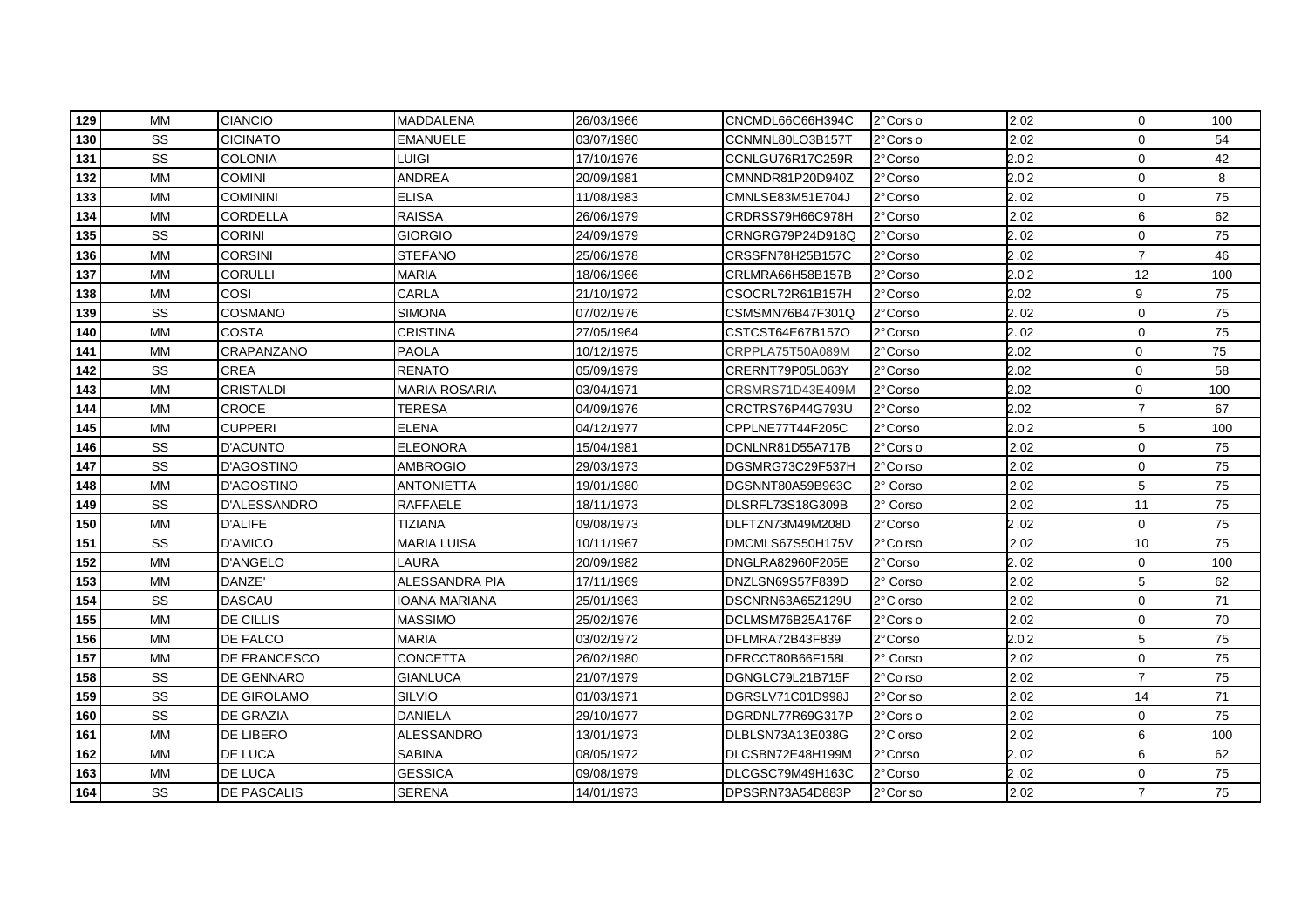| 165 | <b>SS</b> | <b>DEBBIA</b>      | <b>STEFANIA</b>     | 29/03/1961 | DBBSFN61C69F257C | 2°Corso  | 2.02 | $\overline{7}$ | 75    |
|-----|-----------|--------------------|---------------------|------------|------------------|----------|------|----------------|-------|
| 166 | <b>MM</b> | <b>DELFINO</b>     | <b>RAFFAELLA</b>    | 02/10/1977 | DLFRFL77R42l158P | 2°Cors o | 2.02 | $\overline{7}$ | $0^*$ |
| 167 | <b>MM</b> | D'ELIA             | <b>BRUNA</b>        | 13/02/1966 | DLEBRN66B53L483N | 2°Corso  | 2.02 | $\mathbf 0$    | 50    |
| 168 | <b>MM</b> | <b>DELLA GATTA</b> | <b>EMANUELA</b>     | 25/06/1980 | DLLMNL80H65F839M | 2°C orso | 2.02 | $\mathbf 0$    | 75    |
| 169 | <b>MM</b> | <b>DELLE CURTI</b> | PASQUALE            | 17/03/1980 | DLLPQL80C17E932Z | 2°C orso | 2.02 | $\mathbf 0$    | 75    |
| 170 | SS        | <b>DELLI SANTI</b> | MADDALENA           | 02/03/1973 | DLLMDL73C42L628D | 2° Corso | 2.02 | 0              | 75    |
| 171 | <b>MM</b> | DI BONITO          | <b>PAOLA</b>        | 05/06/1966 | DBNPLA6645G964O  | 2° Corso | 2.02 | $\mathbf 0$    | 100   |
| 172 | <b>MM</b> | DI DIO DATOLA      | <b>MANLIO</b>       | 27/05/1963 | DDDMNLG3E27F952M | 2°C orso | 2.02 | $\overline{7}$ | 100   |
| 173 | МM        | di nino            | <b>LAURA</b>        | 26/03/1975 | DNNLRA75C66G878C | 2°Corso  | 2.02 | 8              | 75    |
| 174 | <b>MM</b> | <b>DISTASO</b>     | <b>SALVATRICE</b>   | 01/12/1974 | DSTSVT74T41E946N | 2°Cor so | 2.02 | $\overline{7}$ | 50    |
| 175 | <b>MM</b> | <b>DORDONI</b>     | LUISA               | 28/10/1970 | DRDLSU70R68B157R | 2°Corso  | 2.02 | $\mathbf{1}$   | 75    |
| 176 | <b>MM</b> | <b>DURANTE</b>     | ANNA MARIA          | 11/04/1969 | DRNNMR69D51C361N | 2°Cor so | 2.02 | $\overline{7}$ | 100   |
| 177 | <b>MM</b> | D'URSO             | <b>CRISTINA</b>     | 18/01/1981 | DRSCST81A58E526S | 2° Corso | 2.02 | $\overline{7}$ | 67    |
| 178 | SS        | <b>DUSI</b>        | <b>ANTONELLA</b>    | 16/07/1969 | DSUNNL69L56B157A | 2°Corso  | 2.02 | 5              | 50    |
| 179 | SS        | <b>DUSI</b>        | <b>STEFANIA</b>     | 28/06/1974 | DSUSFN74H68F912Y | 2°Corso  | 2.02 | 5              | 75    |
| 180 | SS        | FACCHINETTI        | SILVIA              | 29/03/1969 | FCCSLV69C69E884D | 2°Cor so | 2.02 | $\mathbf 0$    | 133   |
| 181 | <b>MM</b> | FAIFERRI           | <b>TERESINA</b>     | 27/11/1978 | FFRTSN78S67B149A | 2°Cors o | 2.02 | 11             | 75    |
| 182 | SS        | <b>FALCO</b>       | ANNA                | 25/03/1971 | FLCNNA71C65I469S | 2° Corso | 2.02 | 5              | 75    |
| 183 | SS        | <b>FALCONE</b>     | <b>IVAN MICHELE</b> | 27/08/1969 | FLCVMC69M27D086C | 2°C orso | 2.02 | 9              | 75    |
| 184 | <b>MM</b> | <b>FALDUTO</b>     | <b>DANIELA</b>      | 23/03/1972 | FLDDNL72C63H224V | 2°Corso  | 2.02 | 8              | 100   |
| 185 | <b>MM</b> | <b>FERABOLI</b>    | <b>MARIA LUISA</b>  | 24/05/1967 | FRBMLS67E64D150P | 2°C orso | 2.02 | $\overline{7}$ | 67    |
| 186 | MM        | <b>FERRARI</b>     | <b>STEFANIA</b>     | 31/07/1965 | FRRSFN65L71F205G | 2°Corso  | 2.02 | 0              | 75    |
| 187 | MM        | <b>FERRARI</b>     | <b>ELISABETTA</b>   | 23/01/1968 | FRRLBT68A63B157Y | 2°Cor so | 2.02 | 15             | 67    |
| 188 | SS        | <b>FERRENTINO</b>  | <b>ESTERINA</b>     | 28/03/1980 | FRRSRN80C68A509E | 2°Co rso | 2.02 | 0              | 75    |
| 189 | <b>MM</b> | <b>FERRONATO</b>   | <b>ANNA</b>         | 08/06/1976 | FRRNNA76H48B157B | 2°Corso  | 2.02 | $\mathbf 0$    | 50    |
| 190 | SS        | <b>FIERRAVANTI</b> | <b>DANIELA</b>      | 09/07/1979 | FRRDNL79L49C312M | 2°Co rso | 2.02 | $\overline{7}$ | 75    |
| 191 | <b>MM</b> | <b>FIORINI</b>     | <b>MAURILIA</b>     | 15/08/1960 | FRNMRL60M55B157Z | 2° Corso | 2.02 | $\mathbf 0$    | 62    |
| 192 | <b>MM</b> | <b>FLORIO</b>      | <b>MARIA TERESA</b> | 26/07/1976 | FLRMTR76N66C975K | 2°Co rso | 2.02 | $\overline{7}$ | 75    |
| 193 | <b>MM</b> | FOGLIANI           | <b>SANDRO</b>       | 29/12/1966 | FGLSDR66T29L219  | 2° Corso | 2.02 | $\mathbf 0$    | 75    |
| 194 | MM        | <b>FORESTIERE</b>  | <b>GIOVANNA</b>     | 10/07/1973 | FRSGNN73L50GS11B | 2°Co rso | 2.02 | 0              | 58    |
| 195 | <b>MM</b> | FORTUNA            | LOUIS               | 11/05/1965 | FRTLMR65E112404H | 2°Corso  | 2.02 | $\mathbf 0$    | 75    |
| 196 | <b>MM</b> | <b>FORTUNA</b>     | SALVATORE           | 05/03/1971 | FRTSVT71CO5Z404O | 2°Cors o | 2.02 | $\mathbf 0$    | 71    |
| 197 | SS        | <b>FRANCHI</b>     | LAURA               | 04/12/1982 | FRNLRA82T44E333I | 2°Corso  | 2.02 | $\mathbf 0$    | 25    |
| 198 | SS        | FRANZE'            | <b>FRANCESCO</b>    | 18/11/1959 | FRNFNC59S18I945V | 2°Cors o | 2.02 | 10             | 75    |
| 199 | <b>MM</b> | <b>FRANZONI</b>    | <b>FRANCESCO</b>    | 13/06/1980 | FRNFNC80H13B157O | 2°Cor so | 2.02 | 0              | 54    |
| 200 | <b>MM</b> | <b>FRIGENI</b>     | LEILA               | 27/05/1970 | FRGLLE70E67A7945 | 2° Corso | 2.02 | 0              | 75    |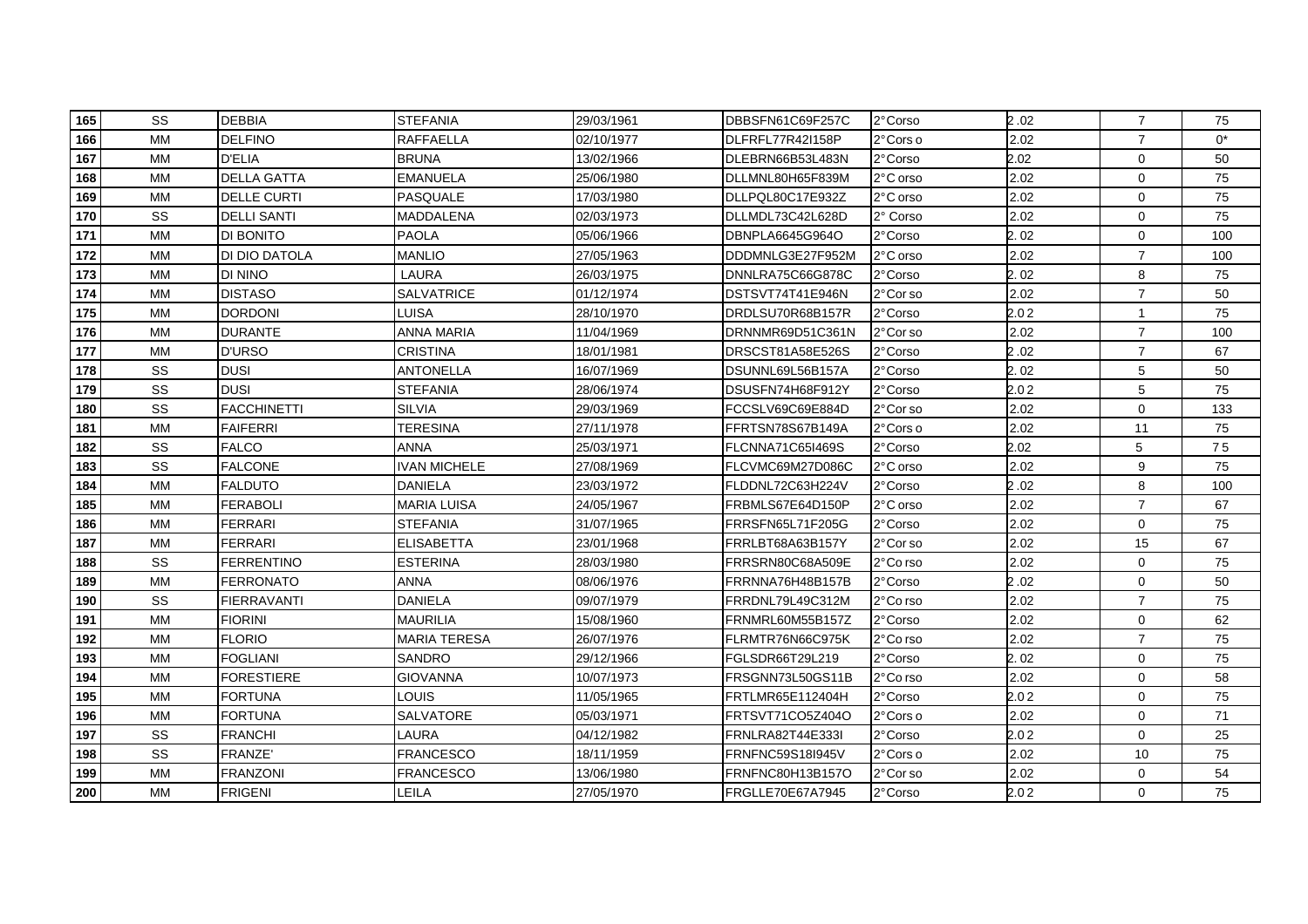| 201 | <b>MM</b> | <b>GALLI</b>      | <b>CHIARA</b>          | 19/09/1975 | GLLCHR75P59B157K | 2°Corso  | 2.02 | $\mathbf 0$    | 42  |
|-----|-----------|-------------------|------------------------|------------|------------------|----------|------|----------------|-----|
| 202 | <b>MM</b> | GALLI             | LAURA                  | 04/03/1979 | GLLLRA79C44C618A | 2°Corso  | 2.02 | 0              | 75  |
| 203 | ATA       | <b>GALLINA</b>    | CARLO                  | 23/01/1978 | GLLCRC78A23L113B | 2°Corso  | 2.02 | $\mathbf 0$    | 75  |
| 204 | SS        | <b>GALLIZIOLI</b> | <b>MARIA ELENA</b>     | 06/01/1973 | GLLMLN73A46B149V | 2° Corso | 2.02 | $\mathbf 0$    | 54  |
| 205 | SS        | <b>GALUPPINI</b>  | <b>MONICA</b>          | 25/07/1979 | GLPMNC79L65E526Q | 2° Corso | 2.02 | $\mathbf 0$    | 67  |
| 206 | <b>MM</b> | GARES             | LARISSA                | 05/06/1969 | GRSLSS69H45B157K | 2°Corso  | 2.02 | 0              | 75  |
| 207 | SS        | <b>GAROFALO</b>   | <b>ROSALBA</b>         | 04/06/1969 | GRFRLB69H44F246U | 2° Corso | 2.02 | 10             | 75  |
| 208 | <b>MM</b> | <b>GATTAFONI</b>  | <b>CLAUDIO ALBERTO</b> | 21/06/1966 | GTTCDL66H21H224B | 2°Corso  | 2.02 | 0              | 75  |
| 209 | МM        | GAZZOTTI          | <b>GIORDANO</b>        | 22/04/1973 | GZZGDN73D22E884H | 2°Cors o | 2.02 | 0              | 33  |
| 210 | MM        | GENINI            | <b>GIACOMO</b>         | 17/01/1976 | GNNGCM76A17E333E | 2° Corso | 2.02 | 6              | 75  |
| 211 | SS        | <b>GENOVESE</b>   | <b>GIANLUCA</b>        | 04/01/1969 | GNVGLC69A04A638R | 2°Corso  | 2.02 | $\mathbf 0$    | 75  |
| 212 | <b>MM</b> | GENTILE           | <b>STEFANIA</b>        | 03/06/1977 | GNTSFN77H43C352B | 2°Corso  | 2.02 | $\overline{7}$ | 100 |
| 213 | <b>MM</b> | <b>GEREVINI</b>   | <b>FRANCESCA</b>       | 30/04/1974 | GRVFNC74D70B157Y | 2°Corso  | 2.02 | $\Omega$       | 46  |
| 214 | <b>MM</b> | <b>GEROLDI</b>    | <b>ELENA</b>           | 26/06/1975 | GRLLNE75H66E884P | 2°Corso  | 2.02 | $\mathbf 0$    | 71  |
| 215 | SS        | GIAMBLANCO        | <b>GIUSEPPE</b>        | 13/12/1982 | GMBGPP82T13I754D | 2°Co rso | 2.02 | $\mathbf 0$    | 75  |
| 216 | <b>MM</b> | <b>GIANNOTTI</b>  | VITA                   | 04/05/1970 | GNNVTI70E44L219M | 2°Corso  | 2.02 | 0              | 75  |
| 217 | SS        | <b>GIOVINAZZO</b> | ANTONIO GIOVANNI       | 31/01/1966 | GVNNNG66A31H224N | 2°Corso  | 2.02 | 0              | 75  |
| 218 | SS        | <b>GIUDICE</b>    | CALOGERO               | 06/03/1976 | GDCCGR76C06C286A | 2°Corso  | 2.02 | 0              | 75  |
| 219 | SS        | <b>GIUNTA</b>     | <b>DARIO</b>           | 26/02/1977 | GNTDRA77B26G273P | 2° Corso | 2.02 | $\mathbf 0$    | 75  |
| 220 | SS        | <b>GIUSSANI</b>   | <b>ALBERTO</b>         | 30/09/1968 | GSSLRT68P30F205G | 2° Corso | 2.02 | 3              | 75  |
| 221 | <b>MM</b> | <b>GORLANI</b>    | LONIA                  | 01/07/1971 | GRLLNO71L41B157A | 2° Corso | 2.02 | 0              | 100 |
| 222 | MM        | <b>GRACCIONE</b>  | <b>ANTONIO</b>         | 10/11/1979 | GRCNTN79S10Z11S  | 2°Corso  | 2.02 | 0              | 67  |
| 223 | MM        | GRANDI            | <b>CATERINA</b>        | 27/03/1970 | GRNCRN70C67B157N | 2°Corso  | 2.02 | 0              | 37  |
| 224 | MM        | <b>GRASSO</b>     | <b>PIETRO</b>          | 18/04/1971 | GRSPTR71D18C351T | 2°Corso  | 2.02 | 6              | 75  |
| 225 | <b>MM</b> | GRECO             | <b>ANTONELLA</b>       | 30/10/1977 | GRCNNL77R70L245Y | 2°Corso  | 2.02 | 4              | 71  |
| 226 | SS        | <b>GRECO</b>      | ANTONIO                | 14/06/1977 | GRCNTN77H14l874P | 2° Corso | 2.02 | 10             | 75  |
| 227 | <b>MM</b> | <b>GRELLA</b>     | LIDIA                  | 03/08/1983 | GRLLDJ83M43D708W | 2° Corso | 2.02 | $\mathbf 0$    | 62  |
| 228 | <b>MM</b> | <b>GUAINAZZI</b>  | <b>MARIA TERESA</b>    | 12/05/1982 | GNZMTR82E52D284D | 2° Corso | 2.02 | $\mathbf 0$    | 75  |
| 229 | <b>MM</b> | GUELLI            | <b>MARA</b>            | 30/06/1979 | GLLMRA79H70F205U | 2° Corso | 2.02 | 0              | 75  |
| 230 | MM        | <b>GUERINI</b>    | ERMANNO                | 31/07/1979 | GRNRNN79L31D918X | 2°Corso  | 2.02 | 6              | 33  |
| 231 | SS        | <b>GUERRIERI</b>  | FRANCESCO              | 03/10/1975 | GRRFNC75R03E506G | 2°Co rso | 2.02 | $\overline{7}$ | 75  |
| 232 | <b>MM</b> | <b>GUSSAGO</b>    | <b>GIOVANNA</b>        | 03/08/1967 | GSSGNN67M43B157C | 2°Corso  | 2.02 | 4              | 75  |
| 233 | <b>MM</b> | <b>IACOBELLI</b>  | <b>SILVIA</b>          | 15/05/1974 | CBLSLV74E55D918P | 2°Corso  | 2.02 | 13             | 75  |
| 234 | SS        | <b>IACOVINO</b>   | <b>ANTONIO</b>         | 05/12/1974 | CVNNTN74T05I158K | 2° Corso | 2.02 | $\mathbf 0$    | 21  |
| 235 | SS        | <b>IANNINO</b>    | <b>NICOLETTA</b>       | 23/11/1982 | NNNNLT82S63D284E | 2°Cors o | 2.02 | 9              | 71  |
| 236 | <b>MM</b> | <b>IANNUCCI</b>   | <b>ELISABETTA</b>      | 21/12/1957 | NNCLBT57T61B157B | 2°Co rso | 2.02 | 0              | 50  |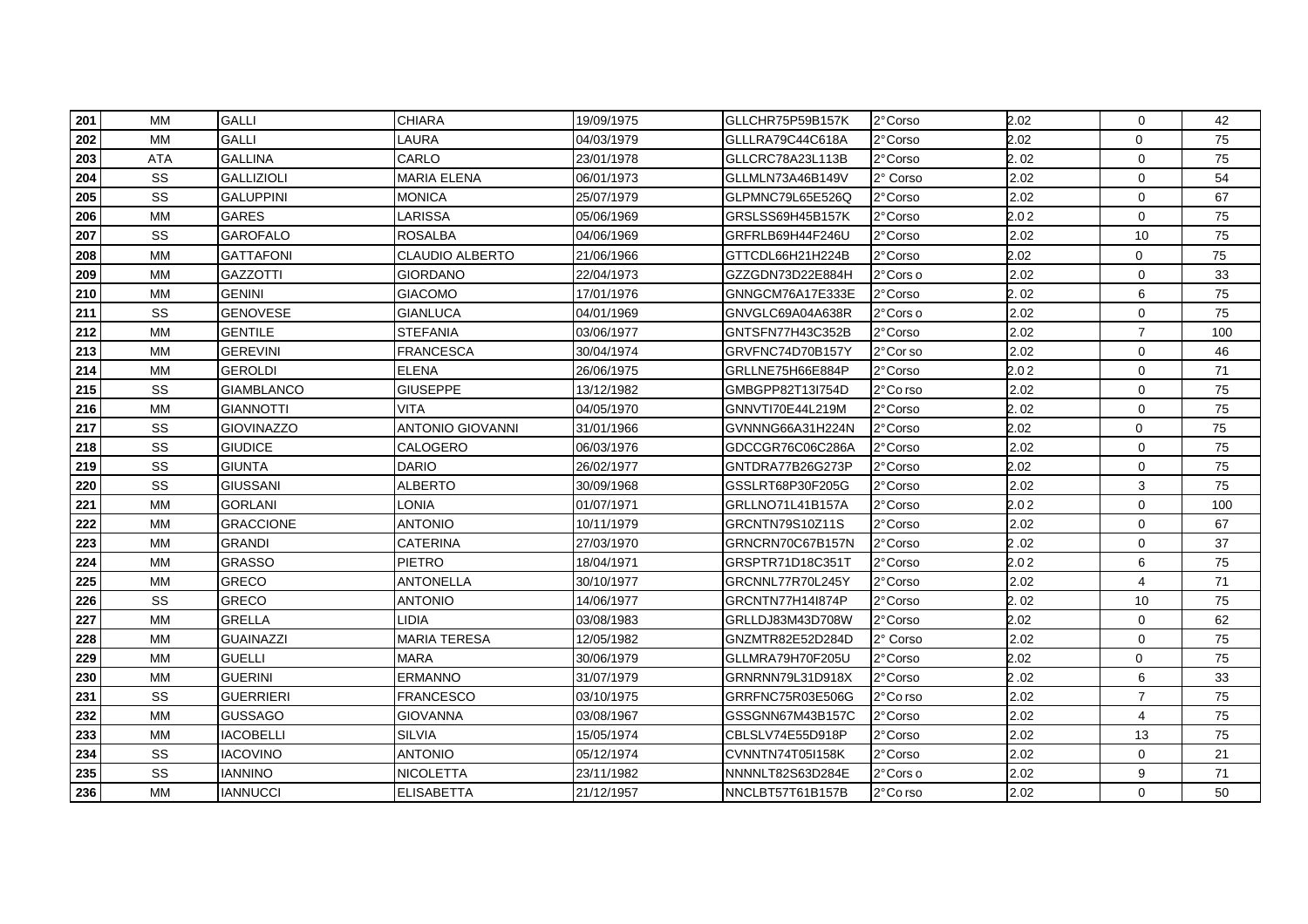| 237 | <b>MM</b> | <b>INCOLLINGO</b> | <b>BERNARDINO</b>       | 06/05/1962 | NCLBRD62E06C246B | 2° Corso  | 2.02 | 6              | 75    |
|-----|-----------|-------------------|-------------------------|------------|------------------|-----------|------|----------------|-------|
| 238 | <b>MM</b> | <b>INVERARDI</b>  | <b>BARBARA</b>          | 07/06/1970 | NVRBBR70H47D940V | 2° Cors o | 2.02 | 12             | 75    |
| 239 | <b>MM</b> | INVERSO           | <b>GAETANA</b>          | 14/05/1980 | NVRGTN80M54F839Q | 2°Corso   | 2.02 | $\mathbf 0$    | 75    |
| 240 | SS        | <b>IORIZZO</b>    | <b>DINA</b>             | 10/06/1976 | RZZDNI76H50A399O | 2°Corso   | 2.02 | 0              | 29    |
| 241 | <b>MM</b> | isoldi            | <b>GIUSEPPINA</b>       | 20/02/1969 | SLDGPP69B60I157L | 2° Cors o | 2.02 | 4              | 75    |
| 242 | MM        | IZZO              | <b>ANNARITA</b>         | 23/04/1978 | ZZINRT78D63L259M | 2°Corso   | 2.02 | 6              | 75    |
| 243 | <b>MM</b> | LA FERRERA        | <b>GIUSEPPE VITO</b>    | 06/03/1971 | LFRGPP71C06C342T | 2°Corso   | 2.02 | 0              | 100   |
| 244 | <b>MM</b> | LA REGINA         | <b>SARA</b>             | 11/08/1975 | LRGSRA75M51D086E | 2°Corso   | 2.02 | $\mathbf 0$    | $0^*$ |
| 245 | SS        | LAINI             | <b>GIANMARCO</b>        | 23/07/1975 | LNAGMR75L23B149Q | 2°Corso   | 2.02 | 0              | 58    |
| 246 | <b>MM</b> | <b>LANCINI</b>    | <b>ANTONIO GIOVANNI</b> | 23/08/1965 | LNCNNG65M23A060M | 2°Corso   | 2.02 | 0              | 75    |
| 247 | SS        | LANZILLOTTA       | STEFANO PIETRO          | 26/12/1981 | LNZSFN81T26G317K | 2°Corso   | 2.02 | 6              | 75    |
| 248 | SS        | LANZILLOTTA       | <b>GIOVANNINO</b>       | 30/07/1977 | LNZGNN77L30A773M | 2° Corso  | 2.02 | 0              | 75    |
| 249 | <b>MM</b> | LATTENE           | LAURA                   | 13/07/1973 | LTTLRA73L53F839K | 2° Corso  | 2.02 | $\Omega$       | 75    |
| 250 | SS        | LAZZARO           | <b>NADIA</b>            | 08/09/1980 | _ZZNDA80P48G791T | 2°Corso   | 2.02 | $\mathbf 0$    | 50    |
| 251 | <b>MM</b> | LE MONACHE        | <b>MARCO</b>            | 22/05/1985 | LMNMRC85E22G751W | 2°Corso   | 2.02 | $\mathbf 0$    | 54    |
| 252 | SS        | LEALI             | ROBERTA                 | 30/04/1966 | LLERRT66D70B157X | 2°Corso   | 2.02 | 16             | 75    |
| 253 | <b>MM</b> | LEALI             | <b>GIUSEPPE</b>         | 29/08/1956 | LLEGPP56M29F086H | 2° Corso  | 2.02 | 13             | 58    |
| 254 | MM        | LEONARDI          | _ORENZO                 | 29/09/1979 | LNRLNZ799290086E | 2°Corso   | 2.02 | 5              | 71    |
| 255 | SS        | <b>LIA</b>        | <b>SALVATORE</b>        | 30/10/1971 | LIASVT71R30E506S | 2° Corso  | 2.02 | 12             | 75    |
| 256 | <b>MM</b> | LIMA              | ROSALIA ANNA            | 09/03/1973 | LMIRLN73C49B429W | 2°Corso   | 2.02 | 0              | 100   |
| 257 | SS        | LISTO             | <b>MICHELE</b>          | 25/03/1989 | LSTMHL89C25G190K | 2° Corso  | 2.02 | 4              | 17    |
| 258 | ATA       | LO CASCIO         | LEONARDO                | 26/05/1971 | LCSLRD71E26G348R | 2°Co rso  | 2.02 | $\overline{7}$ | 100   |
| 259 | MM        | LODI              | VLADIMIRO               | 10/08/1969 | LDOVDM69M10B157V | 2°Corso   | 2.02 | 6              | 75    |
| 260 | MM        | LOVATO            | GIOVANNA                | 01/07/1972 | LVTGNN72L41A459K | 2°Corso   | 2.02 | 0              | 18    |
| 261 | SS        | LOVECCHIO         | <b>GIANMARIA</b>        | 03/09/1977 | LVCGMR77P03D086C | 2°Co rso  | 2.02 | $\mathbf 0$    | 75    |
| 262 | <b>MM</b> | <b>LUCCHESE</b>   | VALENTINA               | 12/06/1979 | LCCVNT79H52B157R | 2°Co rso  | 2.02 | 5              | 75    |
| 263 | <b>MM</b> | LUPO              | <b>MARIELLA</b>         | 04/07/1976 | LPUMLL76L44H926R | 2° Corso  | 2.02 | 0              | $0^*$ |
| 264 | <b>MM</b> | LUSSIGNOLI        | <b>PAOLA</b>            | 13/08/1976 | LSSPLA76M53B157Z | 2° Corso  | 2.02 | $\overline{7}$ | 42    |
| 265 | <b>MM</b> | MADASCHI          | <b>ROSSANA</b>          | 20/02/1979 | MDSRSN79B60H827X | 2° Corso  | 2.02 | 6              | 100   |
| 266 | SS        | <b>MADDALONI</b>  | <b>PRISCILLA</b>        | 20/10/1977 | MDDPSC77R60I234R | 2°Co rso  | 2.02 | $\overline{7}$ | 75    |
| 267 | <b>MM</b> | MAESTROLI         | GIOVANNA                | 03/11/1975 | MSTGNN75S43D918W | 2°Cor so  | 2.02 | $\mathbf 0$    | 100   |
| 268 | <b>MM</b> | <b>MAFFIOLI</b>   | <b>MONICA</b>           | 26/08/1969 | MFFMNC69M66B157A | 2°Corso   | 2.02 | $\mathbf 0$    | 58    |
| 269 | SS        | <b>MAGGIO</b>     | <b>ALESSANDRA</b>       | 12/07/1973 | MGGLSN73L52C351T | 2° Cors o | 2.02 | $\mathbf 0$    | 75    |
| 270 | <b>MM</b> | <b>MAGGIONI</b>   | <b>SILVIA</b>           | 03/06/1969 | MGGSLV69H43B157B | 2°Corso   | 2.02 | 12             | 58    |
| 271 | <b>MM</b> | <b>MANCINO</b>    | <b>MARIA PIA</b>        | 08/03/1960 | MNCMRP60C48H926D | 2°Cors o  | 2.02 | 11             | 8     |
| 272 | <b>MM</b> | <b>MANERA</b>     | <b>ELENA</b>            | 06/11/1971 | MNRLNE71S46B157Q | 2°Corso   | 2.02 | 12             | 50    |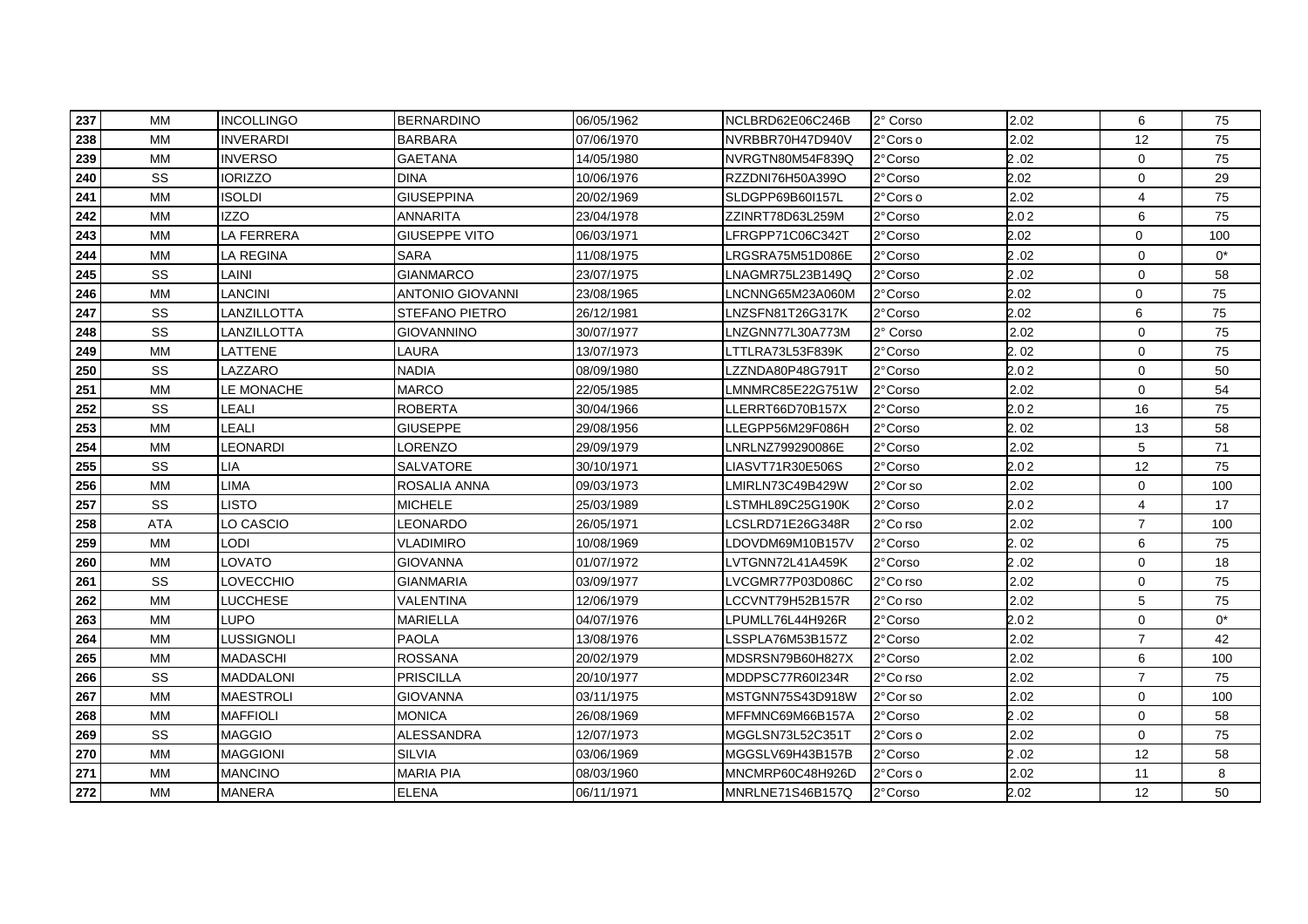| 273 | МM        | <b>MANESSI</b>    | <b>MARZIA</b>       | 11/07/1977 | MNSMRZ77L51B157O  | 2°Corso  | 2.02 | 8              | 75  |
|-----|-----------|-------------------|---------------------|------------|-------------------|----------|------|----------------|-----|
| 274 | <b>SS</b> | MANGIA            | <b>PAOLA</b>        | 15/01/1977 | MNGPLA77A55B157B  | 2°Corso  | 2.02 | 0              | 75  |
| 275 | <b>MM</b> | MANNO             | ANGELINA            | 14/03/1972 | MNNNLN72C54D976J  | 2°Corso  | 2.02 | 5              | 75  |
| 276 | SS        | <b>MANTOVANI</b>  | <b>FEDERICA</b>     | 29/09/1970 | MNTFRC70P69G753M  | 2°Cor so | 2.02 | $\mathbf 0$    | 50  |
| 277 | SS        | <b>MANZARO</b>    | <b>ENZO SANDRO</b>  | 21/10/1971 | MNZNSN71R21B157N  | 2°Co rso | 2.02 | $\mathbf 0$    | 42  |
| 278 | <b>MM</b> | <b>MARCELLINO</b> | ANNA RITA           | 15/03/1976 | MRCNRT76P55C351I  | 2°C orso | 2.02 | 10             | 75  |
| 279 | <b>MM</b> | <b>MARCHI</b>     | <b>GIOVANNI</b>     | 27/01/1959 | MRCGNN59A27L781B  | 2° Corso | 2.02 | $\mathbf 0$    | 100 |
| 280 | <b>MM</b> | <b>MARCIALIS</b>  | <b>ANTONELLA</b>    | 10/12/1966 | MRCNNL66T50I791D  | 2°Co rso | 2.02 | 4              | 75  |
| 281 | MM        | MARENDA           | <b>VANESSA</b>      | 26/10/1979 | MRNVSS79R66E884T  | 2°Corso  | 2.02 | 0              | 100 |
| 282 | SS        | MARIZZONI         | <b>ANTONELLA</b>    | 19/11/1959 | MRZNNLS59SB157D   | 2°Cor so | 2.02 | $\mathbf 0$    | 33  |
| 283 | SS        | MARTARELLI        | <b>MASSIMILIANO</b> | 09/12/1970 | MRTMSM70T09C312W  | 2°Corso  | 2.02 | 9              | 75  |
| 284 | <b>MM</b> | MARTINI           | LAURA               | 08/08/1972 | MRTLRA72M48F839U  | 2°Corso  | 2.02 | 8              | 75  |
| 285 | <b>MM</b> | <b>MATTEI</b>     | LAURA               | 24/09/1975 | MTTLRA75944D284D  | 2° Corso | 2.02 | $\overline{7}$ | 58  |
| 286 | <b>MM</b> | <b>MATTEI</b>     | <b>SIMONA</b>       | 26/06/1973 | MTTSMN73H66B157Z  | 2°Corso  | 2.02 | $\mathbf 0$    | 42  |
| 287 | SS        | MATTIOTTI         | <b>GIOVANNA</b>     | 12/09/1972 | MTTGNN72P52D284R  | 2°Cor so | 2.02 | 8              | 75  |
| 288 | <b>MM</b> | MAULUCCI          | <b>IRENE</b>        | 06/01/1982 | MLCRNI82A46B157N  | 2°Corso  | 2.02 | 0              | 100 |
| 289 | MM        | MAZZETTI          | <b>ELENA</b>        | 09/04/1970 | MZZLNE70D49D157R  | 2°Corso  | 2.02 | 5              | 42  |
| 290 | MM        | MAZZOTTA          | <b>CINZIA</b>       | 03/09/1973 | MZZCNZ73P43E506X  | 2°Corso  | 2.02 | 0              | 75  |
| 291 | <b>MM</b> | MEDEGHINI         | <b>ELENA MARIA</b>  | 31/03/1972 | MDGLMR72C71B149J  | 2° Corso | 2.02 | 5              | 37  |
| 292 | <b>MM</b> | MELZANI           | <b>SILVIA</b>       | 15/06/1975 | MLZSLV75H55H717M  | 2° Corso | 2.02 | 8              | 70  |
| 293 | <b>MM</b> | <b>MESSINA</b>    | AMELIA              | 14/03/1974 | MSSMLA74C54I199M  | 2° Corso | 2.02 | 8              | 75  |
| 294 | MM        | <b>MESSINA</b>    | LUCIANO             | 08/10/1980 | MSSLCN80R08E041C  | 2°Corso  | 2.02 | 6              | 16  |
| 295 | MM        | MESSINETTI        | ANGELA              | 06/11/1981 | MSSNGL81S46C588Y  | 2°Cors o | 2.02 | 0              | 100 |
| 296 | MM        | MESTRINER         | ANNAMARIA           | 26/09/1969 | MSTNMR69P66F205N  | 2°Co rso | 2.02 | 11             | 100 |
| 297 | <b>MM</b> | <b>MIGLIORE</b>   | CALOGERO            | 20/11/2013 | MGLCGR72S20C286W  | 2°Cor so | 2.02 | 9              | 58  |
| 298 | SS        | <b>MILAZZO</b>    | <b>GIOVANNI</b>     | 20/07/1963 | MLZGNN63L20A882S  | 2° Corso | 2.02 | $\mathbf 0$    | 75  |
| 299 | SS        | MILAZZOTTO        | <b>SILVIO</b>       | 07/03/1980 | MLZSLV80C07E017D  | 2°Cors o | 2.02 | $\mathbf 0$    | 75  |
| 300 | <b>MM</b> | <b>MILIOTO</b>    | <b>GIUSEPPE</b>     | 17/05/1981 | MLTGPP81E17A0890  | 2° Corso | 2.02 | 0              | 100 |
| 301 | <b>MM</b> | <b>MINGOIA</b>    | ANGELINA            | 30/04/1972 | MNGNLN72D70A089K  | 2° Corso | 2.02 | 0              | 75  |
| 302 | MM        | <b>MIRRA</b>      | ANNARITA            | 19/08/1985 | MRRNRT85M59B963E  | 2° Corso | 2.02 | 4              | 100 |
| 303 | <b>MM</b> | MOGANO            | <b>CINZIA</b>       | 19/06/1980 | MGNCNZ80H59I754   | 2°Corso  | 2.02 | 6              | 100 |
| 304 | <b>MM</b> | <b>MONTINARO</b>  | <b>DOMENICA</b>     | 15/04/1978 | MNTDNC78D55F842X  | 2°Cor so | 2.02 | $\mathbf 0$    | 75  |
| 305 | <b>MM</b> | <b>MOR</b>        | <b>SILVIA</b>       | 16/06/1982 | MROSLV82H56E526Z  | 2° Corso | 2.02 | 0              | 8   |
| 306 | <b>MM</b> | <b>MORESCHI</b>   | <b>IVANA</b>        | 05/03/1966 | MRSVNT66C45Z133S  | 2°Corso  | 2.02 | 5              | 67  |
| 307 | <b>MM</b> | <b>MORETTI</b>    | <b>ERICA</b>        | 06/04/1970 | MRTRCE70D463B157L | 2°Corso  | 2.02 | 0              | 100 |
| 308 | MM        | <b>MORGILLO</b>   | <b>ALESSANDRA</b>   | 02/06/1983 | MRGLSN83H42B157B  | 2°Co rso | 2.02 | 0              | 75  |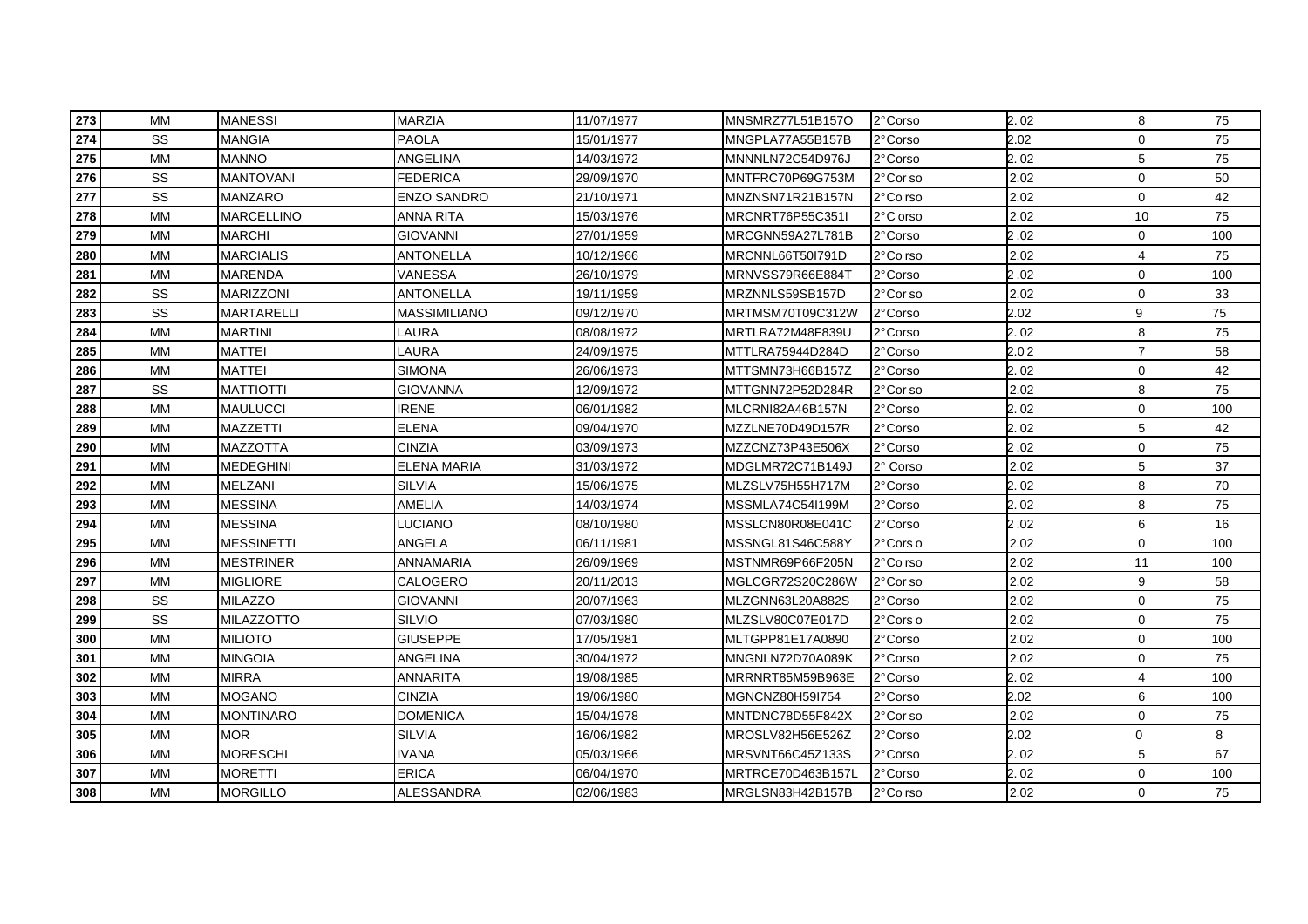| 309 | <b>SS</b> | <b>MOSCA</b>         | <b>ALESSANDRO</b>       | 12/04/1974 | MSCLSN74D12H501B  | 2°Corso  | 2.02 | $\mathbf 0$    | 37  |
|-----|-----------|----------------------|-------------------------|------------|-------------------|----------|------|----------------|-----|
| 310 | <b>MM</b> | <b>MOSCHELLA</b>     | VINCENZO                | 20/02/1970 | MSCVCN70B20F158Z  | 2°Cor so | 2.02 | 9              | 75  |
| 311 | <b>MM</b> | <b>MUNEROL</b>       | <b>DONATELLA</b>        | 26/08/1971 | MNRDTL71M66H7032  | 2°Corso  | 2.02 | $\mathbf 0$    | 66  |
| 312 | SS        | <b>NATALE</b>        | <b>GIUSEPPE</b>         | 12/07/1973 | NTLGPP73L12A064J  | 2° Corso | 2.02 | $\mathbf 0$    | 150 |
| 313 | <b>MM</b> | <b>NICOLA</b>        | <b>ANNALISA</b>         | 03/10/1969 | NCLNLS69R43F205X  | 2° Corso | 2.02 | 8              | 50  |
| 314 | <b>MM</b> | <b>NOCERA</b>        | <b>RITA</b>             | 03/05/1978 | NCRRTI78E43H703P  | 2° Corso | 2.02 | 0              | 75  |
| 315 | <b>MM</b> | <b>NOTTOLINI</b>     | <b>GIANFRANCA</b>       | 01/12/1966 | NTTGFR66T41B474Y  | 2°C orso | 2.02 | 10             | 50  |
| 316 | <b>MM</b> | <b>NULLI</b>         | <b>DANIELA VITTORIA</b> | 29/01/1966 | NLLDLV66A69B157F  | 2° Corso | 2.02 | $\Omega$       | 78  |
| 317 | <b>MM</b> | <b>ONDINI</b>        | <b>DAVID</b>            | 16/11/1979 | NDNDVD79516Z222LI | 2°Corso  | 2.02 | $\Omega$       | 75  |
| 318 | SS        | ORLANDO              | <b>FRANCESCO</b>        | 01/07/1967 | RLNFNC67L01B809D  | 2°Cors o | 2.02 | 6              | 50  |
| 319 | <b>MM</b> | PAESANO              | <b>VIVIANA</b>          | 13/09/1974 | PSNVVN74P53D423M  | 2°Corso  | 2.02 | $\mathbf 0$    | 75  |
| 320 | <b>MM</b> | PAGANI               | <b>MARIA GRAZIA</b>     | 25/05/1976 | PGNMGR76E65I437F  | 2°Co rso | 2.02 | 4              | 67  |
| 321 | SS        | <b>PAGNONI</b>       | LUCA                    | 10/08/1973 | PGNLCU73M10D918T  | 2° Corso | 2.02 | 12             | 42  |
| 322 | <b>MM</b> | <b>PAIOLI</b>        | <b>MASSIMO</b>          | 10/12/1958 | PLAMSM58T10E884Y  | 2° Corso | 2.02 | 0              | 75  |
| 323 | МM        | PALERMO              | <b>GIUSEPPE</b>         | 05/05/1978 | PLRGPP78E05C351D  | 2°Corso  | 2.02 | $\overline{7}$ | 100 |
| 324 | SS        | PALLADINO            | <b>EMILIO</b>           | 12/08/1980 | PLLMLE80M12C129C  | 2°Corso  | 2.02 | 0              | 75  |
| 325 | <b>MM</b> | <b>PALTRINIERI</b>   | LAURA                   | 25/01/1970 | PLTLRA70A65C002O  | 2°Cor so | 2.02 | $\overline{7}$ | 50  |
| 326 | SS        | PANGRAZIO            | LUISA                   | 15/10/1976 | PNGLSU76R55B157Q  | 2°Corso  | 2.02 | $\mathbf 0$    | 37  |
| 327 | <b>MM</b> | <b>PANTEGHINI</b>    | <b>PAOLA</b>            | 29/09/1972 | PNTPLA72P69B157R  | 2°Cors o | 2.02 | 0              | 66  |
| 328 | SS        | <b>PAPALEO</b>       | VLADIMIRO               | 09/12/1970 | PPLVDM70T09E919F  | 2°Cors o | 2.02 | 8              | 75  |
| 329 | <b>MM</b> | PAPPALARDO           | <b>ALFIO</b>            | 12/07/1972 | PPPLFA72L12G371Q  | 2° Corso | 2.02 | 0              | 100 |
| 330 | SS        | <b>PARISI</b>        | <b>ANTONIO</b>          | 05/12/1969 | PRSNTN69T05F112E  | 2°Corso  | 2.02 | 6              | 75  |
| 331 | <b>MM</b> | <b>PAROLISI</b>      | <b>MARIAGRAZIA</b>      | 28/08/1974 | PRLMGR74M68D790G  | 2°C orso | 2.02 | 5              | 58  |
| 332 | <b>MM</b> | <b>PASOTTI</b>       | <b>SARA</b>             | 29/12/1978 | PSTSRA78T69B157U  | 2°Corso  | 2.02 | $\overline{7}$ | 75  |
| 333 | <b>MM</b> | PASSANNANTE GRIMALDI | <b>CARLA</b>            | 30/06/1965 | PSSCRL65H70G230K  | 2°Corso  | 2.02 | $\overline{4}$ | 75  |
| 334 | <b>MM</b> | PATERNUOSTO          | <b>ANNARITA</b>         | 20/05/1981 | PTRNRT81E60B715I  | 2°C orso | 2.02 | 6              | 100 |
| 335 | SS        | <b>PATRINI</b>       | <b>MASSIMILIANO</b>     | 05/05/1977 | PTRMSM77E05D150R  | 2°C orso | 2.02 | 6              | 54  |
| 336 | <b>MM</b> | PEDRALI              | <b>GIANLUCA</b>         | 09/05/1975 | PDRGLC75E09C618L  | 2° Corso | 2.02 | 9              | 75  |
| 337 | <b>MM</b> | PEDRETTI             | <b>CHIARA</b>           | 15/01/1973 | PDRCHR73A55D284K  | 2° Corso | 2.02 | 0              | 75  |
| 338 | SS        | PEDRETTI             | <b>ELENA</b>            | 16/05/1982 | PDRLNE82E56B149V  | 2° Corso | 2.02 | $\mathbf 0$    | 67  |
| 339 | SS        | <b>PEDRETTI</b>      | <b>ELISA</b>            | 14/03/1979 | PDRLSE79C54B157Z  | 2°Corso  | 2.02 | 15             | 42  |
| 340 | <b>MM</b> | <b>PEDUZZI</b>       | <b>DONATA</b>           | 09/01/1974 | PDZDNT74A49H717E  | 2°Corso  | 2.02 | 8              | 100 |
| 341 | <b>MM</b> | <b>PELAMATTI</b>     | <b>MICHELA</b>          | 18/01/1977 | PLMMHL77A58B157O  | 2°Cors o | 2.02 | $\mathbf 0$    | 75  |
| 342 | <b>MM</b> | PELIZZARI            | <b>GUENDALINA</b>       | 12/04/1979 | PLZGDL79D52D940D  | 2°C orso | 2.02 | 8              | 67  |
| 343 | <b>MM</b> | PERI                 | <b>MARIACRISTINA</b>    | 14/07/1977 | PREMCR77L54B157Y  | 2°Cor so | 2.02 | 0              | 75  |
| 344 | SS        | <b>PERONI</b>        | <b>SILVIA</b>           | 13/03/1978 | PRNSLV78C53B157S  | 2° Corso | 2.02 | 0              | 75  |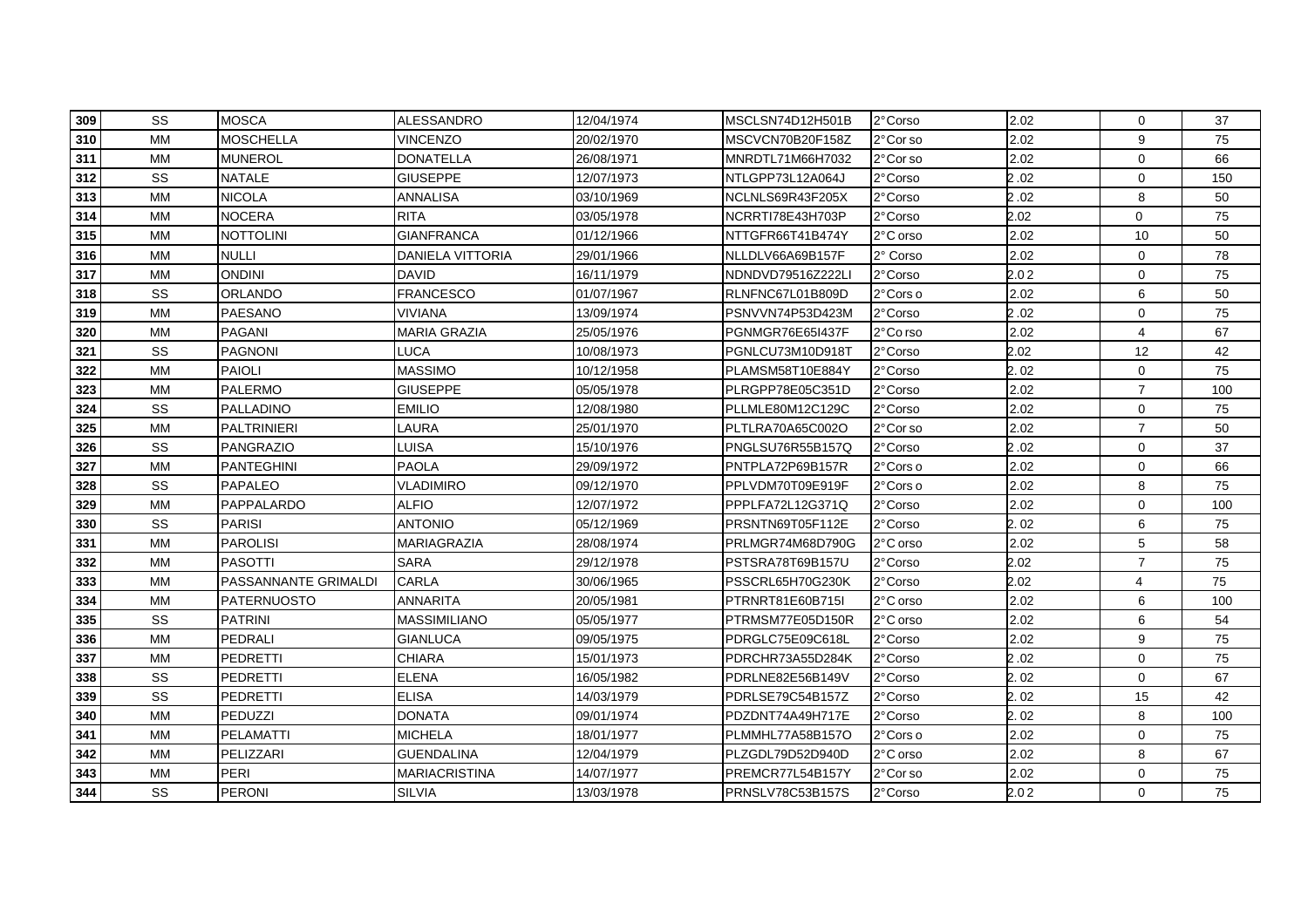| 345 | <b>MM</b> | PERRI              | LETIZIA FRANCESCA     | 04/04/1967 | PRRLZF67D44H962S | 2° Corso | 2.02 | 5              | 75  |
|-----|-----------|--------------------|-----------------------|------------|------------------|----------|------|----------------|-----|
| 346 | <b>MM</b> | PERRICONE          | FRANCESCO             | 19/10/1976 | PRRFNC76R19D009D | 2°Co rso | 2.02 | 5              | 100 |
| 347 | <b>SS</b> | <b>PERRONE</b>     | <b>DANIELA</b>        | 28/06/1967 | PRRDNL67H684348G | 2°Corso  | 2.02 | 10             | 58  |
| 348 | <b>MM</b> | PETROCCELLI        | <b>ELEONORA</b>       | 17/01/1974 | PTRLNR74A57E409A | 2°C orso | 2.02 | $\mathbf 0$    | 75  |
| 349 | SS        | <b>PETRUCCELLI</b> | <b>BIAGIO</b>         | 23/11/1981 | PTRBGI81S23C034G | 2°Corso  | 2.02 | $\overline{7}$ | 75  |
| 350 | <b>MM</b> | PETRUZZI           | ALESSANDRA FABIANA    | 20/10/1969 | PTRLSN69R60Z600Q | 2°Corso  | 2.02 | 10             | 75  |
| 351 | <b>MM</b> | <b>PIANO</b>       | <b>ANTONELLO</b>      | 15/11/1963 | PNINNL63515B354P | 2° Corso | 2.02 | $\mathbf 0$    | 100 |
| 352 | SS        | <b>PICOTTI</b>     | <b>MARIA RITA</b>     | 26/10/1984 | PCTMRT69R66B157E | 2°Cor so | 2.02 | $\mathbf 0$    | 25  |
| 353 | SS        | <b>PICOTTI</b>     | <b>ANDREA</b>         | 21/06/1971 | PCTNDR71H21B157M | 2°Corso  | 2.02 | 3              | 75  |
| 354 | SS        | PIERGENTILI        | <b>CRISTINA</b>       | 06/11/1984 | PRGCST84S46B157P | 2°C orso | 2.02 | $\mathbf 0$    | 75  |
| 355 | SS        | PIOZZINI           | <b>MASSIMILIANO</b>   | 21/08/1974 | PZZMSM74M21B157V | 2° Corso | 2.02 | $\overline{7}$ | 54  |
| 356 | SS        | <b>PISATI</b>      | <b>MARCO PIETRO</b>   | 08/03/1965 | PTTMCP65C08G388V | 2°Co rso | 2.02 | 0              | 25  |
| 357 | SS        | <b>PISCIOTTA</b>   | NICOLA MAURIZIO       | 26/05/1980 | PSCNLM80E26C286A | 2° Corso | 2.02 | 3              | 75  |
| 358 | <b>MM</b> | <b>PISCITELLI</b>  | LUCIANO               | 10/09/1958 | PSCLCN58P10E791H | 2°Cor so | 2.02 | 8              | 100 |
| 359 | SS        | PLACANICA          | MATTEO                | 13/10/1968 | PLCMTT68R13B157W | 2°Corso  | 2.02 | 0              | 75  |
| 360 | <b>MM</b> | POLI               | ALESSANDRA            | 15/02/1975 | PLOLSN75B55B157U | 2°Corso  | 2.02 | 8              | 50  |
| 361 | MM        | <b>POLICICCHIO</b> | <b>SONIA</b>          | 01/07/1972 | PLCSNO72L41E407Y | 2°Cors o | 2.02 | 3              | 50  |
| 362 | SS        | <b>PORCARO</b>     | <b>ANTONIO</b>        | 22/12/1974 | PRCNTN74T22A783J | 2°Corso  | 2.02 | 11             | 75  |
| 363 | <b>MM</b> | POVINELLI          | <b>ANTONELLA</b>      | 15/10/1967 | PVNNNL67R55B149G | 2°Co rso | 2.02 | 8              | 100 |
| 364 | <b>MM</b> | <b>POZZANI</b>     | <b>ELISA</b>          | 08/06/1974 | PZZLSE74H48B157G | 2°Corso  | 2.02 | $\mathbf 0$    | 75  |
| 365 | <b>MM</b> | <b>PRIORA</b>      | <b>ELENA</b>          | 20/10/1971 | PRRLNE71R60M102J | 2° Corso | 2.02 | 8              | 75  |
| 366 | MM        | <b>PRIVITERA</b>   | <b>MARIA CARMELA</b>  | 18/07/1955 | PRVMCR55L58C351V | 2°Corso  | 2.02 | 6              | 75  |
| 367 | MM        | PRIVITERA          | ROSA MARIA            | 18/08/1975 | PRVRMR75M58C351E | 2°C orso | 2.02 | 6              | 75  |
| 368 | MM        | <b>PROCACCI</b>    | <b>GUIDO</b>          | 22/04/1974 | PRCGDU74D22H501J | 2°Corso  | 2.02 | 0              | 67  |
| 369 | <b>MM</b> | <b>PROTELLI</b>    | <b>EMANUELA</b>       | 17/04/1964 | PRTMNL64D57B157S | 2°Cors o | 2.02 | 8              | 75  |
| 370 | SS        | <b>PULLARA</b>     | LUIGINO               | 27/05/1972 | PLLLGN72E27I356J | 2°Corso  | 2.02 | 8              | 71  |
| 371 | <b>MM</b> | <b>QUARANTA</b>    | <b>FULVIA</b>         | 06/02/1967 | QRNFLV67B46B157H | 2°Corso  | 2.02 | $\overline{7}$ | 25  |
| 372 | SS        | <b>RAGNI</b>       | <b>ANNA</b>           | 25/05/1979 | RGNNNA79E65H703W | 2° Corso | 2.02 | 3              | 75  |
| 373 | SS        | <b>RAMPINI</b>     | <b>ANGELO FILIPPO</b> | 15/01/1965 | RMPNLF65A15H598Y | 2° Corso | 2.02 | 8              | 46  |
| 374 | <b>MM</b> | RAVIZZA            | ELENA                 | 18/05/1965 | RVZLNE65E58B149K | 2°Corso  | 2.02 | 0              | 75  |
| 375 | <b>MM</b> | <b>RECCAGNI</b>    | <b>MONICA</b>         | 10/05/1970 | RCCMNC70E50L378V | 2°Corso  | 2.02 | 6              | 75  |
| 376 | <b>MM</b> | <b>RECCHIA</b>     | MARIA RACHELE         | 23/09/1982 | RCCMRC82P63F915K | 2° Corso | 2.02 | 4              | 75  |
| 377 | SS        | <b>REMONATO</b>    | <b>CLAUDIA</b>        | 20/02/1980 | RMNCDL80B60C618T | 2°Corso  | 2.02 | 10             | 100 |
| 378 | <b>MM</b> | <b>RENNA</b>       | <b>GIUSEPPINA</b>     | 11/04/1975 | RNNGPP75D51I119Z | 2° Corso | 2.02 | 5              | 67  |
| 379 | SS        | <b>RESTAINO</b>    | <b>GIUSEPPE</b>       | 15/03/1957 | RSTGPP57C15B374X | 2°Cors o | 2.02 | 9              | 75  |
| 380 | <b>MM</b> | <b>RESTUCCIA</b>   | <b>EMANUELA</b>       | 19/02/1978 | RSTMNL78B59F158H | 2°Corso  | 2.02 | 6              | 75  |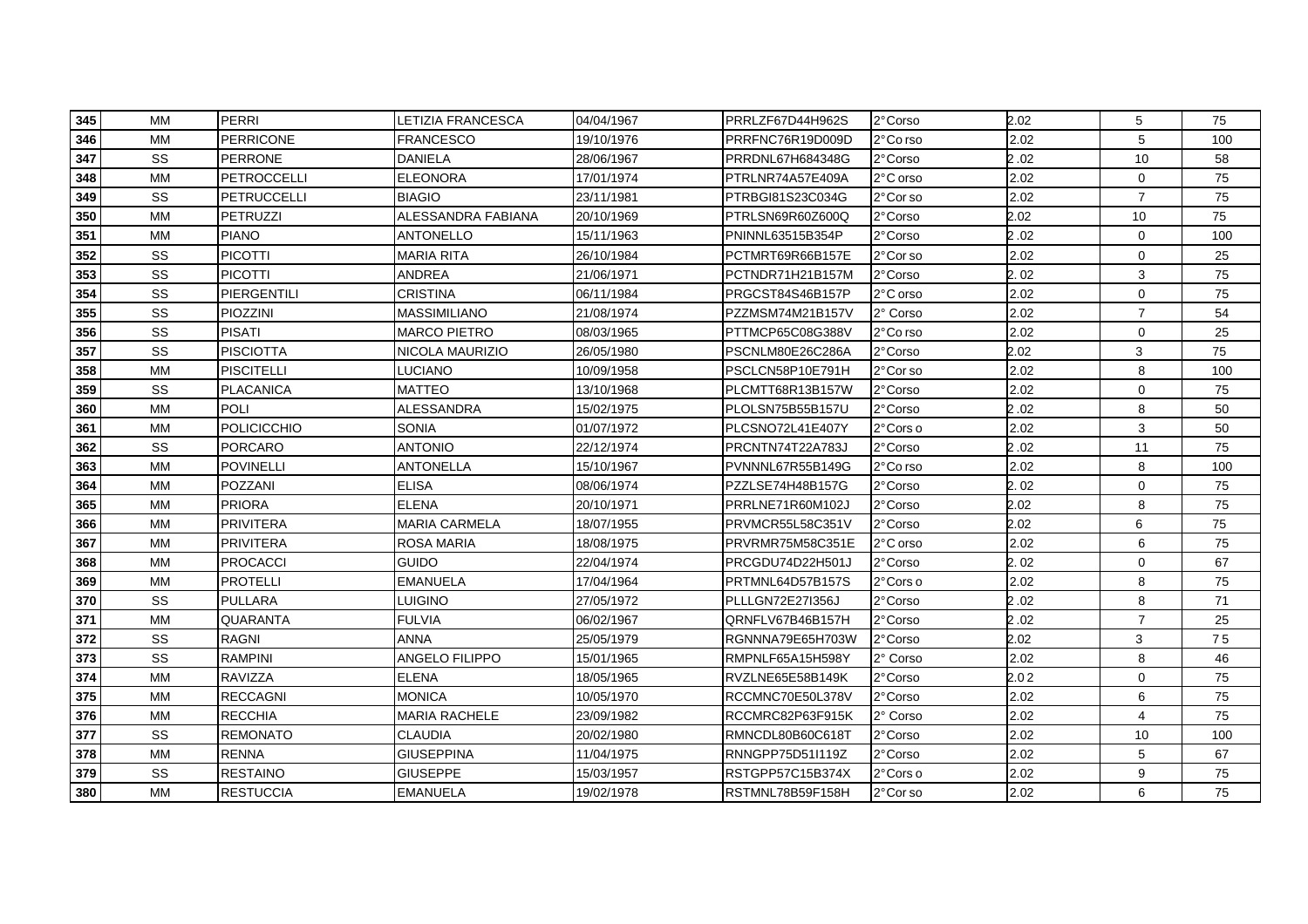| 381 | <b>SS</b> | <b>RIELLO</b>           | <b>ROBERTA</b>           | 01/08/1971 | RLLRRT71N41B157A   | 2°Corso   | 2.02 | 3              | 50  |
|-----|-----------|-------------------------|--------------------------|------------|--------------------|-----------|------|----------------|-----|
| 382 | <b>MM</b> | <b>RINALDINI</b>        | MONICA                   | 13/09/1971 | RNLMNC71P53D918G   | 2°Corso   | 2.02 | $\mathbf 0$    | 75  |
| 383 | SS        | <b>RINALDO</b>          | <b>ANGELA</b>            | 27/03/1976 | RNLNGL76C67H743U   | 2°Corso   | 2.02 | $\overline{7}$ | 62  |
| 384 | <b>MM</b> | <b>RIZZI</b>            | <b>PAOLA</b>             | 26/11/1964 | RZZPLA64S66D940A   | 2° Corso  | 2.02 | 9              | 75  |
| 385 | <b>MM</b> | <b>RIZZO</b>            | <b>ANTONELLA</b>         | 26/06/1978 | RZZNNL78H66E974W   | 2°Corso   | 2.02 | 8              | 75  |
| 386 | SS        | <b>RIZZO</b>            | <b>VINCENZO</b>          | 02/01/1967 | RZZVCN67A02D862A   | 2° Corso  | 2.02 | $\mathbf 0$    | 75  |
| 387 | SS        | <b>ROBERTINI</b>        | FRANCESCO GIOVANNI       | 01/01/1974 | RBRFNC74A01F207P   | 2°Corso   | 2.02 | 3              | 75  |
| 388 | SS        | <b>RODOMONTE</b>        | <b>FABIO</b>             | 17/01/1980 | RDMFBAA17C352M     | 2°Corso   | 2.02 | 5              | 58  |
| 389 | <b>MM</b> | <b>ROMANO</b>           | <b>FRANCESCA</b>         | 07/06/1983 | RMNFNC83H47C618I   | 2°Cors o  | 2.02 | $\Omega$       | 75  |
| 390 | EE        | <b>ROMEO</b>            | NAZARENA RITA            | 04/05/1972 | RMONZR72E44F537H   | 2°Co rso  | 2.02 | $\mathbf 0$    | 75  |
| 391 | SS        | <b>RONCHETTI</b>        | <b>ORIETTA</b>           | 20/12/1969 | RNCRTT69T60E335S   | 2° Cors o | 2.02 | 5              | 75  |
| 392 | SS        | <b>ROSA</b>             | DANIELA ANNA             | 26/07/1965 | RSODLN65L66D416A   | 2°Corso   | 2.02 | 8              | 75  |
| 393 | SS        | <b>ROSSI</b>            | <b>ELENA</b>             | 24/01/1983 | RSSLNE83A64B157E   | 2° Corso  | 2.02 | 0              | 75  |
| 394 | <b>MM</b> | <b>ROSSINI</b>          | <b>STEFANO</b>           | 01/11/1978 | RSSSFN78S01C618A   | 2°Corso   | 2.02 | 4              | 75  |
| 395 | МM        | RUBAGOTTI               | PIERFRANCO               | 28/09/1963 | RBGPFR63P28H598D   | 2°C orso  | 2.02 | $\mathbf 0$    | 75  |
| 396 | <b>MM</b> | <b>RUBINO</b>           | <b>GRAZIA</b>            | 02/05/1981 | RBNGRZ81E42H703H   | 2°Corso   | 2.02 | 6              | 100 |
| 397 | <b>MM</b> | <b>RUSSO</b>            | CARLO                    | 13/05/1957 | RSSCRL57E13G273R   | 2°Corso   | 2.02 | 6              | 100 |
| 398 | <b>MM</b> | <b>RUSSO</b>            | <b>FRANCESCA</b>         | 08/01/1978 | RSSFNC78A48E897H   | 2°Corso   | 2.02 | 6              | 42  |
| 399 | SS        | <b>RUSSO</b>            | <b>MASSIMO</b>           | 04/03/1969 | RSSMSM69C04F839E   | 2°Corso   | 2.02 | 10             | 75  |
| 400 | SS        | <b>RUSSO</b>            | <b>MARIA IMMACOLATA</b>  | 06/12/1972 | RSSMMM72T46D828T   | 2° Corso  | 2.02 | $\overline{7}$ | 75  |
| 401 | SS        | <b>SABATTI</b>          | <b>FRANCESCA</b>         | 19/01/1974 | SBTFNC74A59E884M   | 2°Cors o  | 2.02 | 9              | 75  |
| 402 | <b>MM</b> | SACCA'                  | <b>ANTONELLA</b>         | 09/04/1975 | SCCNNL75D49C351B   | 2°Corso   | 2.02 | 5              | 75  |
| 403 | <b>MM</b> | <b>SAINAGHI</b>         | <b>FULVIA</b>            | 29/12/1967 | SNGFLV67T69B157A   | 2°Corso   | 2.02 | 5              | 50  |
| 404 | <b>MM</b> | <b>SALEMI</b>           | <b>ANDREA DOMENICO</b>   | 14/09/1977 | SLMNRD77P14C351M   | 2° Corso  | 2.02 | 6              | 100 |
| 405 | SS        | <b>SALODINI</b>         | <b>ERIKA</b>             | 25/09/1983 | SLDRKE83P65B157Q   | 2°Corso   | 2.02 | 5              | 75  |
| 406 | <b>MM</b> | SALVA'                  | <b>MASSIMO</b>           | 05/09/1982 | SLVMSM82P05H175D   | 2°Corso   | 2.02 | $\overline{7}$ | 100 |
| 407 | SS        | <b>SALVATI PROIETTI</b> | <b>ALESSANDRA</b>        | 25/09/1963 | SLVLSN63P65A515G   | 2° Corso  | 2.02 | $\mathbf 0$    | 75  |
| 408 | <b>MM</b> | <b>SALVETTI</b>         | <b>ROBERTA</b>           | 12/05/1981 | SLVRRT81E52B149M   | 2° Corso  | 2.02 | 5              | 58  |
| 409 | <b>MM</b> | SANTAGIULIANA           | <b>MARIA CRISTINA</b>    | 22/06/1975 | SNTMCR75H62H717J   | 2° Corso  | 2.02 | 6              | 67  |
| 410 | <b>MM</b> | <b>SAOTTINI</b>         | <b>OMBRETTA</b>          | 19/01/1968 | STTMRT68A59E667U   | 2°Cors o  | 2.02 | 12             | 75  |
| 411 | <b>MM</b> | <b>SATTIN</b>           | <b>ELISABETTA</b>        | 10/08/1981 | STTLBT8181M50B296T | 2°Co rso  | 2.02 | 3              | 33  |
| 412 | <b>MM</b> | <b>SCAFIDI</b>          | <b>GIOVANNI PASQUALE</b> | 22/12/1979 | SCFGNN79T22Z404A   | 2°Corso   | 2.02 | 5              | 75  |
| 413 | <b>MM</b> | <b>SCALVINI</b>         | <b>MASSIMO</b>           | 15/08/1975 | SCLMSM75M15A470V   | 2°Corso   | 2.02 | 3              | 75  |
| 414 | SS        | <b>SCARANTINO</b>       | ANGELA MARIA             | 16/04/1967 | SCRNLM67D56H792I   | 2° Corso  | 2.02 | 10             | 75  |
| 415 | SS        | <b>SCARDUELLI</b>       | <b>VITTORIA</b>          | 02/11/1977 | SCRVTR77S42L781Z   | 2°Co rso  | 2.02 | $\mathbf 0$    | 50  |
| 416 | <b>MM</b> | <b>SCHINOCCA</b>        | <b>CETTI MARIA</b>       | 04/05/1974 | SCHCTM74E44C351M   | 2° Corso  | 2.02 | 8              | 75  |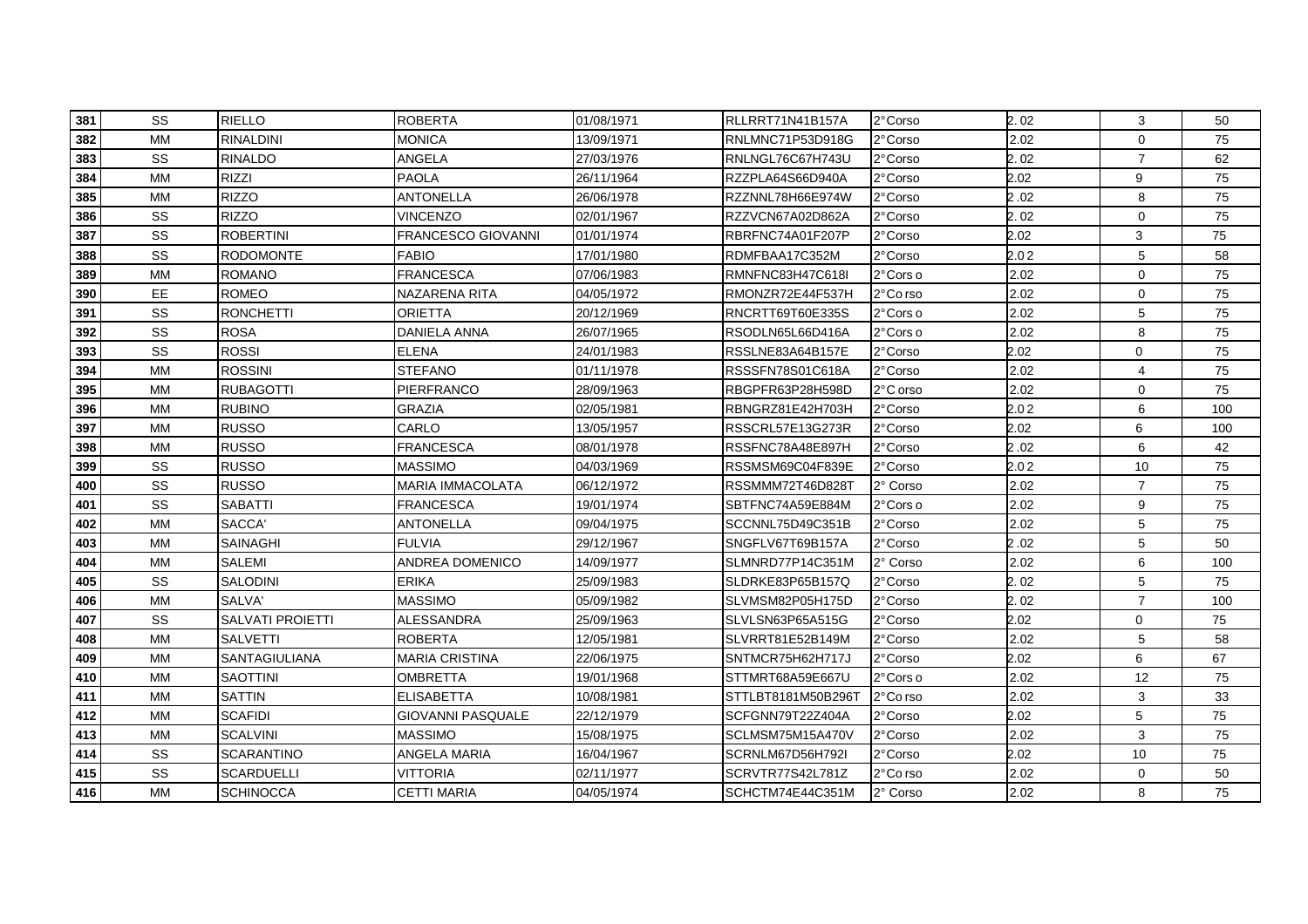| 417 | SS         | <b>SCHWARZER</b>  | <b>CLAUDIA</b>          | 03/09/1965  | SCHCLD65P43Z112B  | 2°Cors o  | 2.02 | $\mathbf 0$    | 54  |
|-----|------------|-------------------|-------------------------|-------------|-------------------|-----------|------|----------------|-----|
| 418 | МM         | <b>SCIRE'</b>     | <b>PATRIZIA</b>         | 03/04/1972  | SCRPRZ72D43G273L  | 2°Corso   | 2.02 | $\mathbf 0$    | 75  |
| 419 | MМ         | SCOGNAMIGLIO      | CHIARA STELLA           | 12/02/1979  | SCGCRS79B52L259F  | 2°Corso   | 2.02 | $\overline{7}$ | 75  |
| 420 | <b>MM</b>  | <b>SCOTUZZI</b>   | <b>SONIA</b>            | 16/08/1971  | SCTSNO71M56D999I  | 2° Corso  | 2.02 | 8              | 100 |
| 421 | <b>MM</b>  | <b>SERIO</b>      | <b>ANGELICA</b>         | 06/01/1976  | SRENLC76A46Z133F  | 2°Corso   | 2.02 | $\mathbf 0$    | 75  |
| 422 | <b>MM</b>  | <b>SERRANO</b>    | <b>MARIA</b>            | 26/06/1972  | SRRMRA72H66E506Q  | 2° Corso  | 2.02 | $\mathbf 0$    | 75  |
| 423 | MM         | <b>SICURELLA</b>  | LOREDANA                | 19/04/1975  | SCRLDN75D59A089I  | 2°Cor so  | 2.02 | 12             | 100 |
| 424 | MM         | <b>SLAVIERO</b>   | SIMONA                  | 11/01/1972  | SLVSMN72A51E526L  | 2°Corso   | 2.02 |                | 100 |
| 425 | SS         | <b>SPAGNA</b>     | <b>UMBERTO</b>          | 05/02/1954  | SPGMRT54B05H224E  | 2°Corso   | 2.02 | 5              | 75  |
| 426 | MM         | <b>SPECIOSO</b>   | <b>MARIELLA</b>         | 03/11/1977  | SPCMLL77S439273B  | 2°Corso   | 2.02 | $\mathbf 0$    | 62  |
| 427 | <b>MM</b>  | SPEZI             | <b>EMANUELA</b>         | 20/03/1974  | SPZMNL74C60Z128Q  | 2° Corso  | 2.02 | $\overline{4}$ | 33  |
| 428 | SS         | <b>SPICOLA</b>    | MICHELANGELO            | 03/01/1975  | SPCMHL75A03L112P  | 2°C orso  | 2.02 | 6              | 75  |
| 429 | SS         | SPIEZIA           | <b>GENNARO GRAZIANO</b> | 19/04/1980  | SPZGNR80D19I073I  | 2° Corso  | 2.02 | 8              | 75  |
| 430 | <b>MM</b>  | <b>STAFFONI</b>   | <b>ROBERTA</b>          | 05/03/1980  | STFRRT80C45D940C  | 2°Corso   | 2.02 | $\overline{7}$ | 75  |
| 431 | МM         | STAFFONI          | ELENA                   | 25/04/1975  | STFLNE75D65D251K  | 2°Corso   | 2.02 | 6              | 75  |
| 432 | SS         | STAMEGNA          | <b>BARBARA</b>          | 29/12/1971  | STMBBR71T69H501Q  | 2°Corso   | 2.02 | 5              | 75  |
| 433 | МM         | <b>STELLA</b>     | <b>GIULIANO</b>         | 04/07/1970  | STLGLN70LO4E435N  | 2°Corso   | 2.02 | $\mathbf 0$    | 58  |
| 434 | <b>MM</b>  | <b>STOCCHETTI</b> | <b>ALESANDRA</b>        | 24/06/1981  | STCLSN81H64B157R  | 2°C orso  | 2.02 | 4              | 75  |
| 435 | <b>MM</b>  | <b>STOFLER</b>    | <b>ALESSANDRO</b>       | 27/05/1979  | SRFLSN79E27F205B  | 2°Cor so  | 2.02 | $\mathbf 0$    | 75  |
| 436 | <b>MM</b>  | <b>STRAFACE</b>   | <b>CLAUDIA</b>          | 30/12/1980  | STYRCLD80T70D122V | 2° Cors o | 2.02 | 3              | 75  |
| 437 | <b>MM</b>  | <b>TABONI</b>     | <b>OSCAR</b>            | 12/07/1967  | TBNSCR67L12Z133M  | 2°Corso   | 2.02 | 3              | 75  |
| 438 | МM         | TAFARELLA         | <b>ELISABETTA</b>       | 07/08/1980  | TFRLBT80M47G273K  | 2°C orso  | 2.02 | 3              | 75  |
| 439 | SS         | <b>TAMBURELLO</b> | <b>ROSSELLA</b>         | 01/11/1984  | TMBRSL84541D423W  | 2°Co rso  | 2.02 | 3              | 62  |
| 440 | <b>ATA</b> | TANTILLO          | <b>GIOVANNA</b>         | 05/05/1969  | TNTGNN69E45G273Z  | 2°Cor so  | 2.02 | $\mathbf 0$    | 75  |
| 441 | <b>MM</b>  | <b>TARANTINO</b>  | <b>ROSARIA</b>          | 01/02/1979  | TRNRSR79B41G273W  | 2°Cor so  | 2.02 | $\mathbf 0$    | 75  |
| 442 | <b>MM</b>  | TEDESCHI          | <b>SARA</b>             | 08/08/1973  | TDSSSRA73M48D284L | 2° Corso  | 2.02 | $\mathbf 0$    | 46  |
| 443 | MM         | TEDESCHI          | <b>FRANCESCA</b>        | 10/10/1971  | TDSFNC71R50D251X  | 2°Cor so  | 2.02 | 6              | 75  |
| 444 | <b>MM</b>  | <b>TERZI</b>      | LAURA                   | 11/12/2014  | TRZLRA80T51C618S  | 2° Corso  | 2.02 | 5              | 50  |
| 445 | <b>MM</b>  | <b>TESSITORE</b>  | LIANA                   | 15/10/1980  | TSSLNI80R55D810W  | 2° Corso  | 2.02 | 4              | 75  |
| 446 | МM         | TONETTI           | <b>MANUELA</b>          | 19/07/1976  | TNTMNL76L59Z335D  | 2°Corso   | 2.02 | $\mathbf 0$    | 75  |
| 447 | SS         | TORRISI           | <b>GIUSEPPE</b>         | 05/12/01977 | TRRGPP77T05C351Y  | 2° Cors o | 2.02 | $\mathbf 0$    | 75  |
| 448 | SS         | TOSCA             | <b>GIUSEPPINA</b>       | 17/09/1967  | TSCGPP67P57B157B  | 2°Corso   | 2.02 | 11             | 100 |
| 449 | <b>MM</b>  | <b>TRAMONTANO</b> | <b>VITTORIO</b>         | 28/05/1969  | TRMVTR69E28H431S  | 2°Co rso  | 2.02 | $\mathbf 0$    | 75  |
| 450 | <b>MM</b>  | <b>TRECCANI</b>   | <b>ANNA</b>             | 08/04/1968  | TRCNNA68D48D999U  | 2°Corso   | 2.02 | $\mathbf 0$    | 58  |
| 451 | <b>MM</b>  | <b>TREVAINI</b>   | YANOS                   | 30/06/1974  | TRVYNS74H30D918H  | 2° Corso  | 2.02 | 6              | 50  |
| 452 | МM         | <b>TRIGGIANI</b>  | <b>PAOLA</b>            | 28/09/1979  | TRGPLA79P68F284A  | 2° Corso  | 2.02 | 5              | 75  |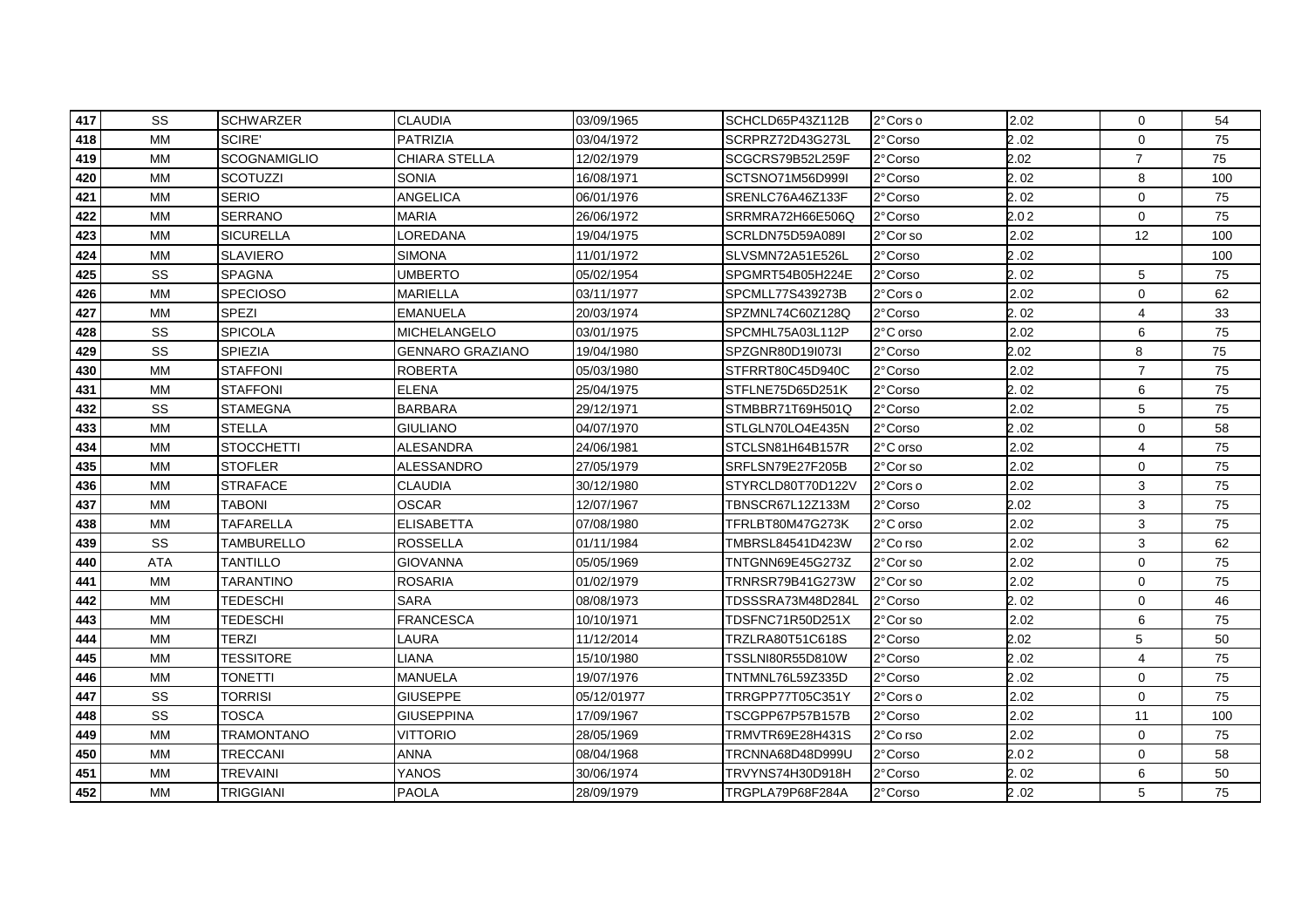| 453 | <b>MM</b> | <b>TROIANO</b>   | <b>GERARDA</b>           | 28/02/1980 | TRNGRD80B68E245I | 2°Corso   | 2.02 | $\mathbf 0$    | 75  |
|-----|-----------|------------------|--------------------------|------------|------------------|-----------|------|----------------|-----|
| 454 | <b>MM</b> | TROIANO          | <b>FRANCESCA</b>         | 12/07/1969 | TRNFNC69L52GG820 | 2° Cors o | 2.02 | 0              | 75  |
| 455 | SS        | TRONO            | <b>MARIA LUCIA</b>       | 07/03/1972 | TRNMLC72C47F152Z | 2°Cors o  | 2.02 | $\mathbf 0$    | 100 |
| 456 | SS        | <b>TURLINI</b>   | <b>MARCO</b>             | 05/04/1974 | TRLMRC74D05B157R | 2°Corso   | 2.02 | 8              | 75  |
| 457 | SS        | <b>TURTURRO</b>  | CARMELA                  | 03/10/1977 | TRTCML77R43A662P | 2°Corso   | 2.02 | $\mathbf 0$    | 75  |
| 458 | SS        | URBANO           | PASQUALE                 | 05/03/1973 | RBNPQL73C05A160C | 2°Corso   | 2.02 | 10             | 58  |
| 459 | SS        | <b>URSO</b>      | <b>MONIQUE</b>           | 10/07/1975 | RSUMNQ75L50Z103Y | 2°Corso   | 2.02 | $\overline{7}$ | 75  |
| 460 | <b>MM</b> | <b>USARDI</b>    | <b>DOMINIQUE</b>         | 23/06/1971 | SRDDNQ71H63B157Q | 2°Corso   | 2.02 | 5              | 66  |
| 461 | SS        | <b>VACCA</b>     | COSIMO                   | 31/12/1977 | VCCCSM77T31E205C | 2°Corso   | 2.02 | 6              | 75  |
| 462 | SS        | VACCARO          | <b>PATRIZIA</b>          | 08/11/1977 | VCCPRZ77S48F910W | 2°Corso   | 2.02 | $\mathbf 0$    | 75  |
| 463 | SS        | VALITUTTO        | ROSA GRAZIA              | 24/08/1976 | VLTRGR76M64G039P | 2° Corso  | 2.02 | $\mathbf 0$    | 58  |
| 464 | <b>MM</b> | VALLARIO         | <b>MARCO</b>             | 01/06/1978 | VLLMRCM7801A509T | 2°Corso   | 2.02 | $\overline{7}$ | 100 |
| 465 | <b>MM</b> | VANNONI          | <b>FRANCESCO</b>         | 22/07/1977 | VNNFNC77L22E704F | 2°Cors o  | 2.02 | 3              | 100 |
| 466 | <b>MM</b> | VASSALLO         | <b>MASSIMO</b>           | 25/10/1973 | VSSMSM73R25H792B | 2°Corso   | 2.02 | $\mathbf 0$    | 100 |
| 467 | SS        | VAVASSORI        | ANNALISA                 | 27/07/1979 | VVSNLS79L67E526J | 2°Cor so  | 2.02 | 6              | 75  |
| 468 | SS        | VERALDI          | AMINTA                   | 16/07/1976 | VRLMNT76L56B149Z | 2°Corso   | 2.02 | $\mathbf 0$    | 50  |
| 469 | <b>MM</b> | VERAZZO          | <b>GIUSEPPINA</b>        | 04/08/1983 | VRZGPP83M44B963G | 2°Cor so  | 2.02 | 4              | 75  |
| 470 | MM        | VERZELETTI       | LUCIA                    | 03/07/1974 | VRZLCU74L43B157P | 2° Corso  | 2.02 | 3              | 58  |
| 471 | SS        | VETRELLA         | CARLA                    | 15/02/1970 | VTRCRL70B55L219B | 2° Corso  | 2.02 | 6              | 75  |
| 472 | SS        | VEZZINI          | <b>MARCO</b>             | 18/09/1966 | VZZMRC66P18E884I | 2°Corso   | 2.02 | 6              | 75  |
| 473 | <b>MM</b> | VEZZOLI          | <b>MARCO</b>             | 23/06/1976 | VZZMRC76H23C618K | 2° Corso  | 2.02 | 6              | 100 |
| 474 | <b>MM</b> | <b>VIGNERA</b>   | <b>ROSINA</b>            | 07/09/1961 | VGNRSN61P47C351C | 2° Corso  | 2.02 | 0              | 75  |
| 475 | MM        | Vindigni         | SANTO                    | 08/06/1977 | VNDSNT77M08I535C | 2°Corso   | 2.02 | 0              | 100 |
| 476 | SS        | VINOZZA          | <b>VITTORIO</b>          | 07/06/1974 | VNZVTR74H07B602S | 2°Corso   | 2.02 | 3              | 58  |
| 477 | <b>MM</b> | <b>VIOLA</b>     | <b>FRANCESCA</b>         | 26/04/1976 | VLIFNC76D66B157L | 2°Corso   | 2.02 | $\mathbf 0$    | 50  |
| 478 | <b>MM</b> | VITIELLO         | <b>ROCCOMARIA</b>        | 08/07/1979 | VTLRCM79L08L845H | 2°Co rso  | 2.02 | $\overline{7}$ | 75  |
| 479 | <b>MM</b> | <b>VITRANO</b>   | <b>ROBERTO</b>           | 11/05/1971 | VTRRRT71E11B157C | 2° Corso  | 2.02 | $\mathbf 0$    | 37  |
| 480 | <b>MM</b> | VONELLA          | SALVATORE                | 11/11/1968 | VNLSVT68S11E050R | 2°Cors o  | 2.02 | $\overline{7}$ | 100 |
| 481 | SS        | ZANARDINI        | <b>EUGENIA FRANCESCA</b> | 02/08/1967 | ZNRGFR67M42E704D | 2° Corso  | 2.02 | $\overline{2}$ | 75  |
| 482 | SS        | ZANETTI          | DARIO                    | 24/04/1982 | ZNTDRA82D24D918O | 2°Corso   | 2.02 | 3              | 75  |
| 483 | SS        | ZANETTI          | <b>ELENA</b>             | 02/01/1976 | ZNTLNE76A42B157L | 2°Corso   | 2.02 | $\mathbf 0$    | 50  |
| 484 | SS        | ZANI             | <b>DAMIANA</b>           | 01/12/1969 | ZNADMN69T41E526R | 2°Corso   | 2.02 | 10             | 75  |
| 485 | SS        | ZANOLA           | <b>ISACCO</b>            | 05/09/1976 | ZNLSCC76P05B157X | 2°Corso   | 2.02 | $\mathbf 0$    | 62  |
| 486 | <b>MM</b> | <b>ZANOLETTI</b> | <b>DEBORA</b>            | 13/08/1979 | ZNLDBR79M53F471H | 2° Corso  | 2.02 | 3              | 100 |
| 487 | SS        | ZENDRON          | <b>ELISA</b>             | 17/06/1972 | ZNDLSE72H57L682L | 2° Corso  | 2.02 | 8              | 67  |
| 488 | SS        | ZILIANI          | <b>MARCELLA</b>          | 20/03/1979 | ZLNMCL79C60B157N | 2° Corso  | 2.02 | 9              | 46  |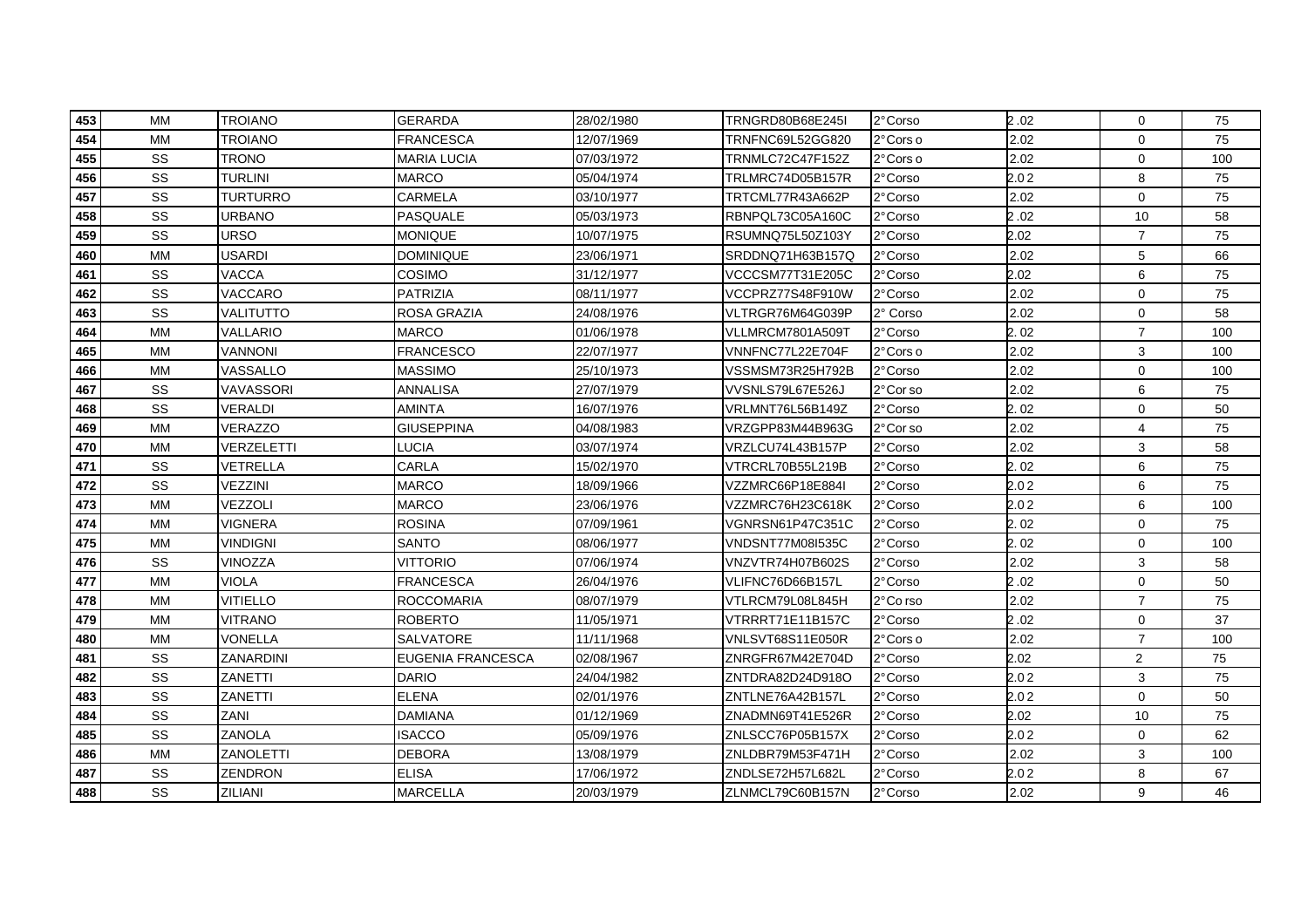| 489 | MМ | ZILIANI                | <b>MARIA</b>     | 26/01/1981 | IZLNMRA81A66B149M | 2° Corso | 2.02 | 75  |
|-----|----|------------------------|------------------|------------|-------------------|----------|------|-----|
| 490 | MM | <b>ZINELLI</b>         | <b>TIZIANA</b>   | 14/11/1975 | ZNLTZN75S54D981F  | 2° Corso | 2.02 | 75  |
| 491 | MM | ZINI                   | <b>BARBARA</b>   | 02/10/1973 | ZNIBBR73R42C618R  | 2° Corso | 2.02 | 58  |
| 492 | MM | <b>ZITO</b>            | <b>ANTONELLA</b> | 25/10/1970 | ZTINNL70R65F112E  | 2° Corso | 2.02 | 75  |
| 493 | SS | <b>ZOLA</b>            | <b>FRANCESCO</b> | 31/07/1979 | IZLOFNC79L31B157Y | 2° Corso | 2.02 | 100 |
| 494 | MM | <b>ZONI</b>            | <b>FRANCO</b>    | 14/10/1972 | ZNOFNC72R14B157E  | 2° Corso | 2.02 | 75  |
| 495 | MM | <b>IZOTTI MARTELLI</b> | ANGELA           | 24/08/1974 | ZTTNGL74M64L833H  | 2° Corso | 2.02 | 100 |
| 496 | MM | <b>ZUBANI</b>          | <b>NORMA</b>     | 13/02/1973 | ZBNNRM73B53D918X  | 2° Corso | 2.02 | 62  |
| 497 | MM | <b>ZUCCHI</b>          | <b>RAFFAELLA</b> | 27/01/1973 | IZCCRFL73A67B157I | 2° Corso | 2.02 | 50  |

\* già autorizzato per altro corso

## **ELENCO DEL PERSONALE ESCLUSO E MOTIVAZIONI**

| N.           | <b>ORDINE E GRADO COGNOME</b> |                    | <b>NOME</b>           | <b>IDATA DI NASCITA</b> | <b>CODICE FISCALE</b> | <b>MOTIVAZIONE</b> |
|--------------|-------------------------------|--------------------|-----------------------|-------------------------|-----------------------|--------------------|
|              | SS                            | <b>ALAGNA</b>      | LETIZIA MARIA         | 13/07/1971              | LGNLZM71L53E974V      | Escluso dai PAS    |
| $\mathbf{2}$ | SS                            | <b>ALES</b>        | <b>MARIA</b>          | 01/010/1977             | LSAMRA77R41Z112G      | Escluso dai PAS    |
| 3            | MM                            | <b>APOSTOLI</b>    | <b>FRANCESCO</b>      | 19/02/1976              | PSTFNC76B19B157A      | Escluso dai PAS    |
| 4            | SS                            | ARICO'             | <b>DANIELA</b>        | 10/09/1982              | RCADNL82P50L063W      | Escluso dai PAS    |
| 5            | MM                            | <b>AVILA</b>       | <b>CLAUDIA</b>        | 19/08/1981              | VLACLD81M59A176N      | Escluso dai PAS    |
| 6            | MM                            | <b>BERTOGLIO</b>   | <b>ELISA</b>          | 02/11/1984              | BRTLSE84S42B157V      | Escluso dai PAS    |
|              | <b>MM</b>                     | <b>BERTOLI</b>     | <b>MARCO</b>          | 16/09/1975              | BRTMRC75P16B157N      | Fuori termine*     |
| 8            | SS                            | <b>BLANDIZZI</b>   | <b>CONCETTA</b>       | 13/10/1978              | BLNCCT78R53F943J      | Escluso dai PAS    |
| 9            | MM                            | <b>BONTEMPI</b>    | <b>ANDREA</b>         | 04/12/1962              | BNTNDR62T04C618L      | Escluso dai PAS    |
| 10           | SS                            | <b>BORRELLI</b>    | <b>TIZIANA</b>        | 07/11/1967              | BRRTZN67547L540I      | Escluso dai PAS    |
| 11           | <b>MM</b>                     | <b>BULLA</b>       | <b>ROSARIA</b>        | 11/04/1971              | BLLRSR71D51C351B      | Escluso dai PAS    |
| 12           | SS                            | <b>CALABRESE</b>   | <b>MARIA CATERINA</b> | 19/02/1966              | CLBMCT66B59A897O      | Escluso dai PAS    |
| 13           | MM                            | <b>COTELLI</b>     | <b>FRANCESCA</b>      | 03/05/1961              | CTLFNC61E43B157K      | Escluso dai PAS    |
| 14           | MM                            | <b>COVELLA</b>     | <b>GIANCARLO</b>      | 04/08/1982              | CVLGCR82E04A048R      | Escluso dai PAS    |
| 15           | MM                            | <b>CREMASCHINI</b> | <b>ENRICO</b>         | 16/10/1977              | CRMNRC77R16A470Y      | Escluso dai PAS    |
| 16           | SS                            | <b>DEMARCO</b>     | <b>FABIO</b>          | 02/05/1982              | DMRFBA82E02I441K      | Escluso dai PAS    |
| 17           | SS                            | <b>FACCHINETTI</b> | <b>SILVIA</b>         | 29/03/1969              | FCCSLV69C69E884D      | Escluso dai PAS    |
| 18           | SS                            | <b>FERRENTINO</b>  | <b>ESTERINA</b>       | 28/03/1980              | FRRSRN80C68A509E      | Escluso dai PAS    |
| 19           | SS                            | <b>FERULLO</b>     | <b>ANTONIO</b>        | 13/10/1982              | FRLNTN82R13A7179      | Fuori termine*     |
| 20           | MM                            | <b>FILIZZOLA</b>   | <b>GIUSEPPINA</b>     | 31/03/1979              | FLZGPP79C71G273E      | Escluso dai PAS    |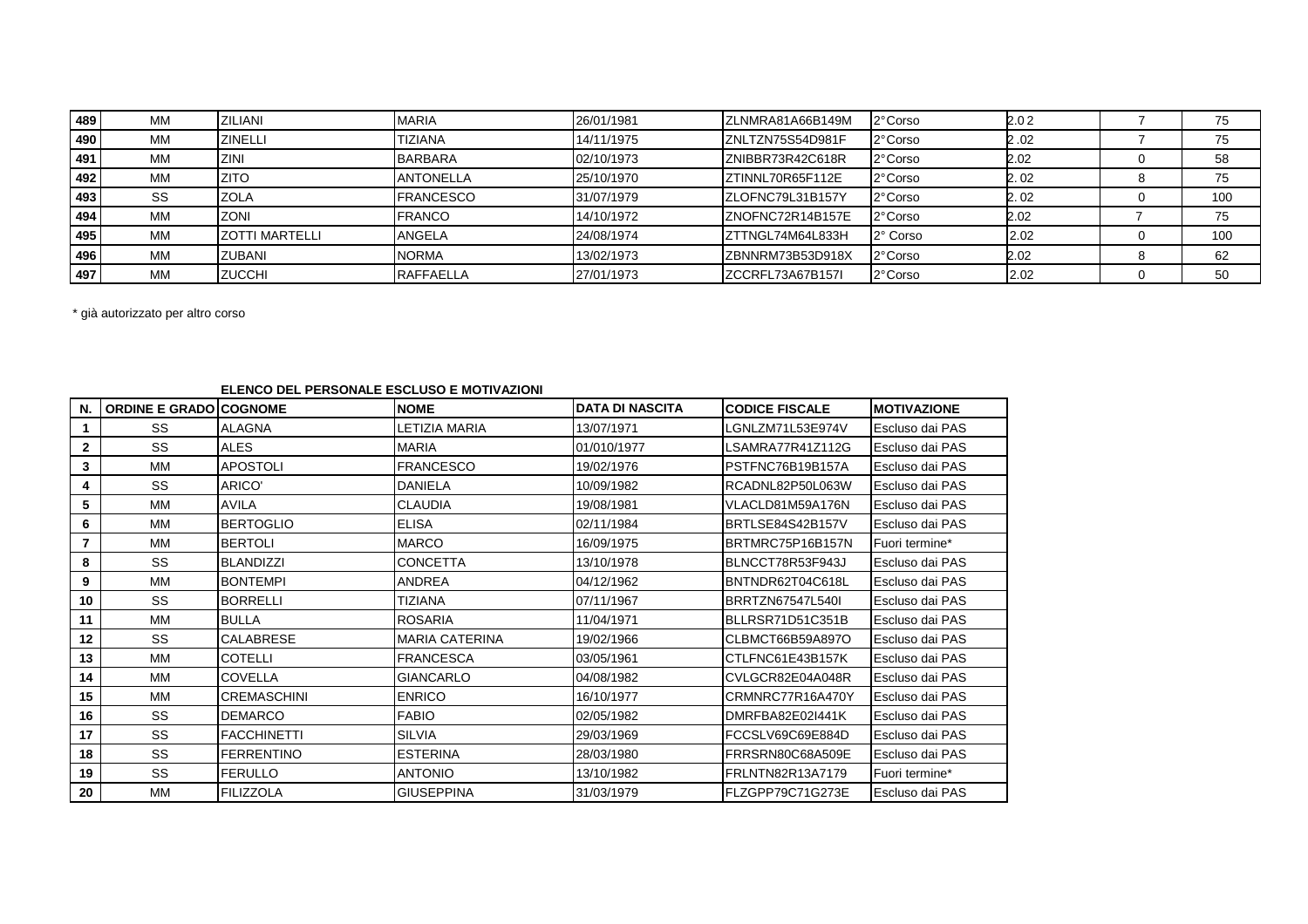| 21 | SS        | <b>GAVAZZI</b>      | <b>CARLA</b>         | 15/11/1973  | GVZCRL73S55B157X | Escluso dai PAS    |
|----|-----------|---------------------|----------------------|-------------|------------------|--------------------|
| 22 | MM        | <b>GIRARDI</b>      | LORIS                | 10/10/1981  | GRRLRS81R10M330V | Escluso dai PAS    |
| 23 | SS        | <b>GRIFONI</b>      | <b>JOY</b>           | 08/08/1984  | GRFJY084M48F844L | Escluso dai PAS    |
| 24 | SS        | <b>GUADAGNO</b>     | <b>FRANCESCO</b>     | 02/05/1972  | GDGFNC72E02D643S | Escluso dai PAS    |
| 25 | SS        | <b>GUCCIONE</b>     | SALVATORE            | 02/10/1967  | GCCSVT67R02H574K | Escluso dai PAS    |
| 26 | <b>MM</b> | <b>ISAJA</b>        | <b>MANUELA</b>       | 10/11/1979  | SJIMNL79S50F158A | Escluso dai PAS    |
| 27 | SS        | LANZILLOTTA         | CARMELA BENEDETTA    | 08/09/1976  | RMOCML76P48H224E | Escluso dai PAS    |
| 28 | SS        | LEALI               | <b>ROBERTA</b>       | 30/04/1966  | LLERRT66D70B157X | Escluso dai PAS    |
| 29 | SS        | <b>MACRI'</b>       | <b>VINCENZO</b>      | 31/10/1976  | MCRVCN76R31C352Q | Domanda incompleta |
| 30 | SS        | <b>MASETTI</b>      | MASSIMILIANO         | 16/04/1968  | MSTSM68D16C312R  | Escluso dai PAS    |
| 31 | <b>MM</b> | <b>MASIA</b>        | IGOR                 | 04/07/1973  | MSAGRI73L04H598K | Escluso dai PAS    |
| 32 | <b>MM</b> | <b>MIGLIORE</b>     | CALOGERO             | 20/11/2013  | MGLCGR72S20C286W | Escluso dai PAS    |
| 33 | MM        | <b>MOMBELLI</b>     | <b>ELENA</b>         | 11/01/1975  | MMBLNE75A51E884D | Fuori termine*     |
| 34 | SS        | <b>MONTI</b>        | <b>CIRO</b>          | 07/03/1965  | MNTCRI65C07B924I | Escluso dai PAS    |
| 35 | MM        | <b>NAPOLI</b>       | <b>SIMONA AGATA</b>  | 06/01/1974  | NPLSNG74A46C351I | Escluso dai PAS    |
| 36 | <b>MM</b> | <b>PALMISANO</b>    | <b>MARIAELENA</b>    | 17/04/1987  | PLMMLN87D57I119Q | Escluso dai PAS    |
| 37 | MM        | <b>PANZA</b>        | <b>CARMINE</b>       | 02/091974   | PNZCMN74P02F052N | Escluso dai PAS    |
| 38 | SS        | <b>PEDACE</b>       | <b>ANNA RITA</b>     | 29/11/1976  | PDCNRT76S69H403G | Escluso dai PAS    |
| 39 | SS        | PERI                | <b>ALESSANDRO</b>    | 24/10/1975  | DRALSN75R24D952G | Escluso dai PAS    |
| 40 | <b>MM</b> | <b>PERRONE</b>      | <b>ELENA</b>         | 13/08/1986  | PRRLNE86M53D862V | Escluso dai PAS    |
| 41 | MM        | PEZZOTTI            | <b>DANIELA</b>       | 15/06/1972  | PZZDNL72H55Z133S | Escluso dai PAS    |
| 42 | SS        | <b>PIRONE</b>       | ASSUNTA ASIA         | 15/05/1981  | PRNSNT81E55F839K | Escluso dai PAS    |
| 43 | <b>MM</b> | <b>PORRO</b>        | <b>SILVIA</b>        | 26/01/1982  | PRRSLV82A66G842S | Escluso dai PAS    |
| 44 | <b>MM</b> | <b>PULVIRENTI</b>   | MANILA               | 28/06/1979  | PLVMNL79H68A841C | Escluso dai PAS    |
| 45 | <b>MM</b> | <b>RANIER TENTI</b> | <b>GIOVANNI</b>      | 24/12/1976  | RNRGNN76T24L682Z | Escluso dai PAS    |
| 46 | SS        | <b>RUSSO</b>        | <b>MASSIMO</b>       | 29/04/1972  | NCLMSM72D29I356Q | Escluso dai PAS    |
| 47 | SS        | <b>SCARANO</b>      | <b>GERARDO</b>       | 08/05/1977  | SCRGRD77E08M703S | Escluso dai PAS    |
| 48 | <b>MM</b> | <b>SCARANTINO</b>   | MARIO                | 25/08/1986  | SCLMRA86M25C618D | Domanda incompleta |
| 49 | <b>MM</b> | <b>SCIURTI</b>      | <b>ROBERTA</b>       | 05/05/1982  | SCRRRT82E45D862Q | Escluso dai PAS    |
| 50 | SS        | SERGI               | FRANCESCO ALESSANDRO | 12/10/1980  | SRGFNC80R12H224X | Escluso dai PAS    |
| 51 | MM        | <b>SFONDRINI</b>    | <b>EMANUELA</b>      | 04/07/01965 | SFNMNL65L44F205K | Escluso dai PAS    |
| 52 | <b>MM</b> | SPAGNOLO            | CHIARA               | 23/04/1982  | SPGCHR82D63B506S | Escluso dai PAS    |
| 53 | SS        | TANCREDI            | CARLO                | 04/11/1960  | TNCCRL60S04C069P | Escluso dai PAS    |
| 54 | <b>MM</b> | <b>TANFOGLIO</b>    | LARA                 | 30/03/1960  | TNFLRA68C70Z133A | Fuori termine*     |
| 55 | <b>MM</b> | <b>TANTILLO</b>     | <b>FABIO</b>         | 17/01/1980  | RDMFBA80A17C352N | Escluso dai PAS    |
| 56 | МM        | <b>TONOLI</b>       | <b>GIANFRANCESCO</b> | 13/10/1973  | TNLGFR75R13H717P | Escluso dai PAS    |